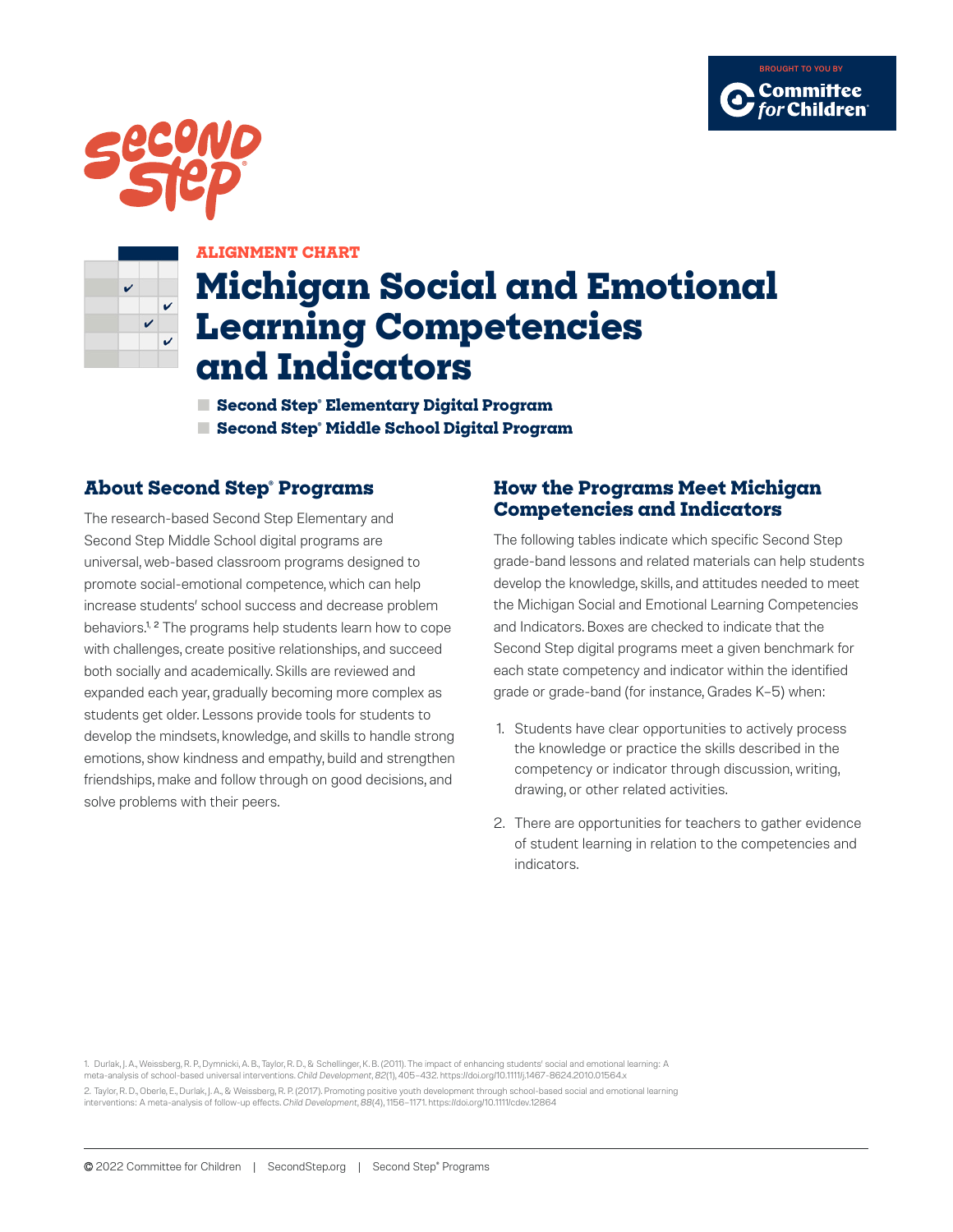## **Michigan Soci** Learning Com **and Indicators**

Second Step<sup>®</sup> Elementa

**Competency**

C

Suc

**Self-Awareness**

Self-Awareness

1A. Demonstrate an awareness of their emotions

|                                                                                                                                         |           |                                                      |                    |                                                       |                                                                 |                                                                   |                                                           |                                      |                                                                                                                                                                                                                                                                                                                                                                                                                                                              | <b>Key Skills and Concepts</b> |                                                            |                                         |                              |                            |                                              |                                                                |                     |                         |                                                    |                            |
|-----------------------------------------------------------------------------------------------------------------------------------------|-----------|------------------------------------------------------|--------------------|-------------------------------------------------------|-----------------------------------------------------------------|-------------------------------------------------------------------|-----------------------------------------------------------|--------------------------------------|--------------------------------------------------------------------------------------------------------------------------------------------------------------------------------------------------------------------------------------------------------------------------------------------------------------------------------------------------------------------------------------------------------------------------------------------------------------|--------------------------------|------------------------------------------------------------|-----------------------------------------|------------------------------|----------------------------|----------------------------------------------|----------------------------------------------------------------|---------------------|-------------------------|----------------------------------------------------|----------------------------|
| 10                                                                                                                                      |           | <b>Brain Builders</b><br>(Executive-Function Skills) |                    |                                                       | Unit 1: Growth Mindset & Goal-Setting                           |                                                                   |                                                           |                                      | Unit 2: Emotion Management                                                                                                                                                                                                                                                                                                                                                                                                                                   |                                |                                                            |                                         | Unit 3: Empathy & Kindness   |                            |                                              |                                                                |                     | Unit 4: Problem-Solving |                                                    |                            |
|                                                                                                                                         |           |                                                      |                    | distractions                                          | s while<br>of learning                                          |                                                                   |                                                           |                                      | others<br>$\mathrel{\mathop{\raisebox{1.5pt}{.}}\mathrel{\rule{0pt}{.5pt}}\mathrel{\rule{0pt}{0.5pt}}\mathrel{\rule{0pt}{0.5pt}}\mathrel{\rule{0pt}{0.5pt}}\mathrel{\rule{0pt}{0.5pt}}\mathrel{\rule{0pt}{0.5pt}}\mathrel{\rule{0pt}{0.5pt}}\mathrel{\rule{0pt}{0.5pt}}\mathrel{\rule{0pt}{0.5pt}}\mathrel{\rule{0pt}{0.5pt}}\mathrel{\rule{0pt}{0.5pt}}\mathrel{\rule{0pt}{0.5pt}}\mathrel{\rule{0pt}{0.5pt}}\mathrel{\rule{0pt}{0.5pt}}\mathrel{\rule{0pt$ |                                |                                                            | act kindly                              |                              |                            |                                              |                                                                |                     | amends                  |                                                    | problem                    |
| ten-Grade 2                                                                                                                             |           |                                                      |                    | $\omega$                                              |                                                                 |                                                                   |                                                           |                                      |                                                                                                                                                                                                                                                                                                                                                                                                                                                              |                                |                                                            |                                         |                              |                            |                                              |                                                                | solve problems      | make                    |                                                    | $\sigma$<br>$\mathbf{S}$   |
| ial and Emotional<br><b>npetencies</b><br>ʻS<br>ary Digital Program                                                                     | Attention | Working memory                                       | Inhibitory control | and ignore<br>attention<br>$\pmb{\mathsf{c}}$<br>Focu | Persevere through challenges<br>recognizing mistakes are part ( | Recognize unhelpful thoughts and replace<br>with helpful thoughts | Recognize that skills improve with<br>practice and effort | Identify and name one's own emotions | Recognize and identify emotions                                                                                                                                                                                                                                                                                                                                                                                                                              | Recognize strong emotions      | Manage strong emotions by using strategies<br>to feel calm | Recognize kindness and<br>toward others | others' perspectives<br>Take | Develop empathy for others | Recognize that empathy can lead to kind acts | Manage strong emotions to feel calm before<br>solving problems | Apply strategies to | Recognize accidents and | State the problem without blame or<br>name-calling | solutions<br>Think of many |
| <b>Benchmark</b>                                                                                                                        |           |                                                      |                    |                                                       |                                                                 |                                                                   |                                                           |                                      |                                                                                                                                                                                                                                                                                                                                                                                                                                                              |                                |                                                            |                                         |                              |                            |                                              |                                                                |                     |                         |                                                    |                            |
| 1A-1 Recognize and label their emotions<br>and feelings                                                                                 |           |                                                      |                    |                                                       |                                                                 |                                                                   |                                                           | $\checkmark$                         | $\boldsymbol{\mathcal{U}}$                                                                                                                                                                                                                                                                                                                                                                                                                                   | $\checkmark$                   | $\checkmark$                                               | $\checkmark$                            | $\checkmark$                 | $\checkmark$               | $\checkmark$                                 |                                                                | $\checkmark$        |                         |                                                    |                            |
| 1A-2 Describe their emotions and the<br>situations that cause them (triggers)                                                           |           |                                                      |                    |                                                       |                                                                 |                                                                   |                                                           | $\checkmark$                         | $\checkmark$                                                                                                                                                                                                                                                                                                                                                                                                                                                 | $\checkmark$                   | $\checkmark$                                               | $\checkmark$                            | $\checkmark$                 | $\boldsymbol{\mathcal{U}}$ | $\checkmark$                                 |                                                                | $\checkmark$        |                         |                                                    |                            |
| 1B-1 Identify their likes and dislikes                                                                                                  |           |                                                      |                    |                                                       |                                                                 |                                                                   |                                                           |                                      |                                                                                                                                                                                                                                                                                                                                                                                                                                                              |                                |                                                            |                                         |                              |                            |                                              |                                                                |                     |                         |                                                    |                            |
| 1B-2 Describe things they do well or the<br>knowledge that they have                                                                    |           |                                                      |                    |                                                       | $\boldsymbol{\mathcal{U}}$                                      | $\checkmark$                                                      | $\checkmark$                                              |                                      |                                                                                                                                                                                                                                                                                                                                                                                                                                                              |                                |                                                            |                                         |                              |                            |                                              |                                                                |                     |                         |                                                    |                            |
| 1B-3 Describe an activity or task in which<br>they may need help in order to improve                                                    |           |                                                      |                    |                                                       | $\checkmark$                                                    |                                                                   | $\checkmark$                                              |                                      |                                                                                                                                                                                                                                                                                                                                                                                                                                                              |                                |                                                            |                                         |                              |                            |                                              |                                                                |                     |                         |                                                    |                            |
| 1C-1 Identify at least one adult they trust                                                                                             |           |                                                      |                    |                                                       |                                                                 |                                                                   |                                                           |                                      |                                                                                                                                                                                                                                                                                                                                                                                                                                                              |                                |                                                            |                                         |                              |                            |                                              |                                                                |                     |                         |                                                    |                            |
| 1C-2 Identify situations in which they need to<br>seek help from an adult (big problem versus<br>small problem)                         |           |                                                      |                    |                                                       | $\checkmark$                                                    |                                                                   | $\checkmark$                                              |                                      |                                                                                                                                                                                                                                                                                                                                                                                                                                                              |                                |                                                            |                                         |                              |                            |                                              | $\checkmark$                                                   | $\checkmark$        |                         |                                                    | $\checkmark$               |
| 1C-3 Recognize how and where to get help in<br>an emergency situation                                                                   |           |                                                      |                    |                                                       |                                                                 |                                                                   |                                                           |                                      |                                                                                                                                                                                                                                                                                                                                                                                                                                                              |                                |                                                            |                                         |                              |                            |                                              |                                                                |                     |                         |                                                    |                            |
| 1D-1 Understand their responsibility to meet<br>schoolwide safety expectations knowing it<br>promotes a safe and productive environment |           |                                                      |                    |                                                       |                                                                 |                                                                   |                                                           |                                      |                                                                                                                                                                                                                                                                                                                                                                                                                                                              |                                |                                                            |                                         |                              |                            |                                              |                                                                |                     |                         |                                                    |                            |
| 1D-2 Recognize that there are positive<br>and negative consequences for their<br>choices and actions                                    |           |                                                      |                    | $\checkmark$                                          |                                                                 |                                                                   |                                                           |                                      |                                                                                                                                                                                                                                                                                                                                                                                                                                                              |                                | $\checkmark$                                               | $\checkmark$                            |                              |                            | $\checkmark$                                 | $\checkmark$                                                   | $\checkmark$        | $\checkmark$            | V                                                  |                            |
| 2A-1 Utilize techniques that allow them to<br>calm themselves                                                                           |           |                                                      |                    |                                                       |                                                                 |                                                                   |                                                           |                                      |                                                                                                                                                                                                                                                                                                                                                                                                                                                              |                                | $\checkmark$                                               |                                         |                              |                            |                                              | $\checkmark$                                                   |                     |                         |                                                    |                            |

1B. Demonstrate an awareness of their personal traits, including their strengths and interests

1C. Demonstrate awareness of their external supports

1D. Demonstrate a sense of personal responsibility

**Self-Management**

Self-Management

# **Kindergart**

2A. Identify and manage their emotions and behavior constructively



**Indicator**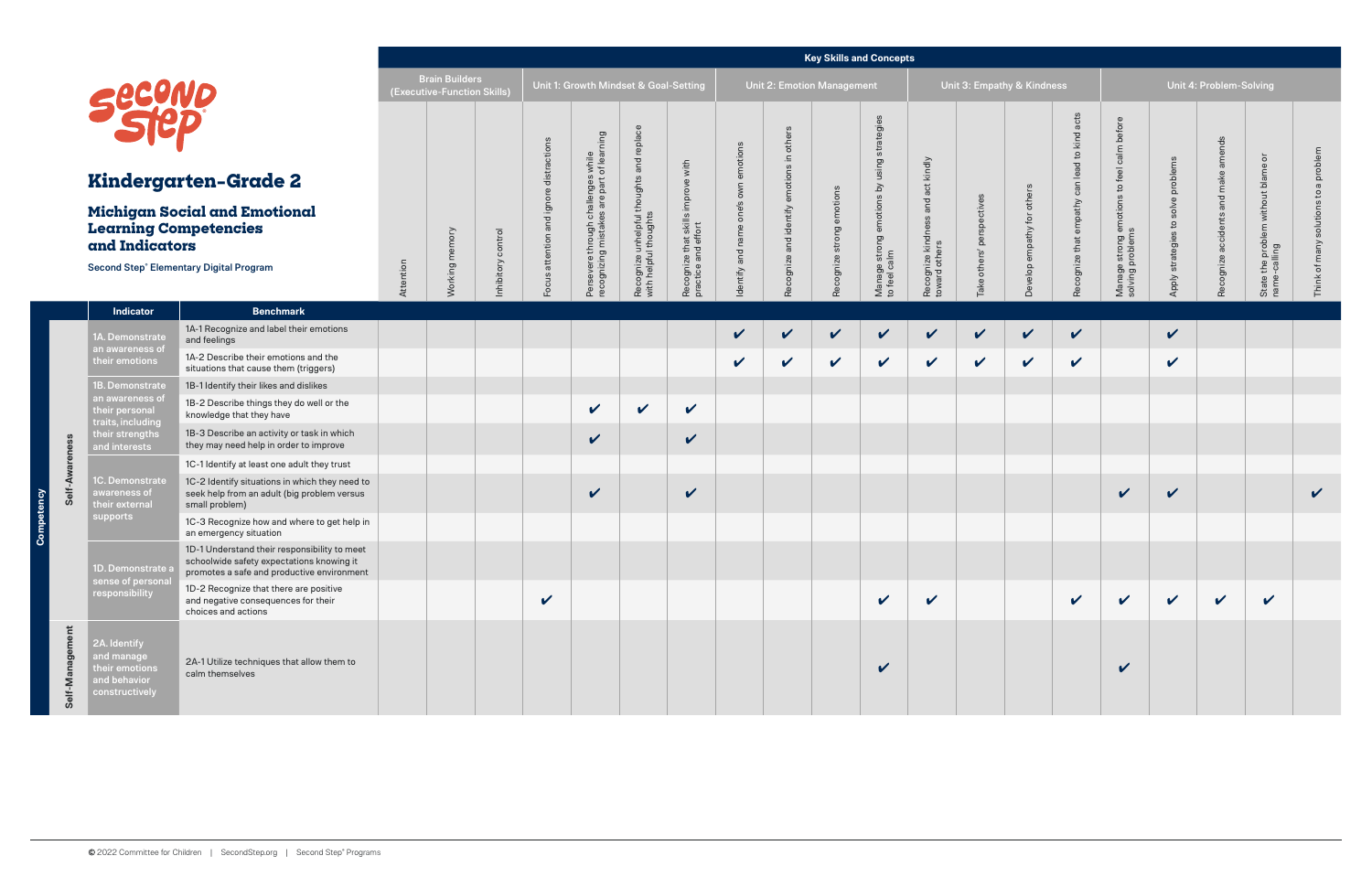## **Michigan Social Learning Compet and Indicators**

Second Step<sup>®</sup> Elementary Digital

**Indicator** 

**Competency**

**Self-Management**

Self-Management

2A. Identify and manage their emotions and behavior constructively

3B. Demonstrate consideration for others and a desire to positively contribute to the school and ommunity

2B. Demonstrate honesty and integrity

|                                                                                                                                                           |           |                                                      |                    |                                         |                                                                                           |                                                                   |                                                           |                                      |                                                       |                           | <b>Key Skills and Concepts</b>                             |                                                    |                              |                            |                                              |                                                                |                                       |                                        |                                                      |                                         |
|-----------------------------------------------------------------------------------------------------------------------------------------------------------|-----------|------------------------------------------------------|--------------------|-----------------------------------------|-------------------------------------------------------------------------------------------|-------------------------------------------------------------------|-----------------------------------------------------------|--------------------------------------|-------------------------------------------------------|---------------------------|------------------------------------------------------------|----------------------------------------------------|------------------------------|----------------------------|----------------------------------------------|----------------------------------------------------------------|---------------------------------------|----------------------------------------|------------------------------------------------------|-----------------------------------------|
|                                                                                                                                                           |           | <b>Brain Builders</b><br>(Executive-Function Skills) |                    |                                         |                                                                                           | Unit 1: Growth Mindset & Goal-Setting                             |                                                           |                                      | Unit 2: Emotion Management                            |                           |                                                            |                                                    |                              | Unit 3: Empathy & Kindness |                                              |                                                                |                                       | Unit 4: Problem-Solving                |                                                      |                                         |
| <b>JC</b><br>D<br>rten-Grade 2<br>cial and Emotional<br>mpetencies<br>rs<br><b>htary Digital Program</b>                                                  | Attention | memory<br>Working I                                  | Inhibitory control | Focus attention and ignore distractions | s while<br>: of learning<br>Persevere through challenges<br>recognizing mistakes are part | Recognize unhelpful thoughts and replace<br>with helpful thoughts | Recognize that skills improve with<br>practice and effort | Identify and name one's own emotions | others<br>$\equiv$<br>Recognize and identify emotions | Recognize strong emotions | Manage strong emotions by using strategies<br>to feel calm | Recognize kindness and act kindly<br>toward others | others' perspectives<br>Take | Develop empathy for others | Recognize that empathy can lead to kind acts | Manage strong emotions to feel calm before<br>solving problems | solve problems<br>Apply strategies to | amends<br>Recognize accidents and make | ŏ<br>State the problem without blame<br>name-calling | a problem<br>Think of many solutions to |
| <b>Benchmark</b>                                                                                                                                          |           |                                                      |                    |                                         |                                                                                           |                                                                   |                                                           |                                      |                                                       |                           |                                                            |                                                    |                              |                            |                                              |                                                                |                                       |                                        |                                                      |                                         |
| 2A-2 Practice using words to share their<br>feelings about an interaction or situation<br>rather than physically or aggressively<br>expressing feelings   |           |                                                      |                    |                                         |                                                                                           |                                                                   |                                                           |                                      |                                                       |                           |                                                            |                                                    |                              |                            |                                              |                                                                | $\checkmark$                          | $\boldsymbol{\mathcal{U}}$             | $\checkmark$                                         |                                         |
| 2A-3 Practice moving to a "calm down" space<br>in the room after a triggering event                                                                       |           |                                                      |                    |                                         |                                                                                           |                                                                   |                                                           |                                      |                                                       |                           |                                                            |                                                    |                              |                            |                                              |                                                                |                                       |                                        |                                                      |                                         |
| 2B-1 Describe a situation when they could<br>have lied but they told the truth                                                                            |           |                                                      |                    |                                         |                                                                                           |                                                                   |                                                           |                                      |                                                       |                           |                                                            |                                                    |                              |                            |                                              |                                                                |                                       |                                        |                                                      |                                         |
| 2B-2 Share reasons why they follow<br>classroom or school rules (their own safety,<br>the safety of others, reduced chance of<br>damaging property, etc.) |           |                                                      |                    |                                         |                                                                                           |                                                                   |                                                           |                                      |                                                       |                           |                                                            |                                                    |                              |                            |                                              |                                                                |                                       |                                        |                                                      |                                         |
| 2B-3 Describe the differences between<br>and consequences or benefits of lying and<br>truth-telling                                                       |           |                                                      |                    |                                         |                                                                                           |                                                                   |                                                           |                                      |                                                       |                           |                                                            |                                                    |                              |                            |                                              |                                                                |                                       |                                        |                                                      |                                         |
| 2C-1 Identify a short-term goal (wish, dream)                                                                                                             |           |                                                      |                    |                                         |                                                                                           |                                                                   |                                                           |                                      |                                                       |                           |                                                            |                                                    |                              |                            |                                              |                                                                |                                       |                                        |                                                      |                                         |
| 2C-2 Determine whether the goal is under<br>their control or someone else's control                                                                       |           |                                                      |                    |                                         |                                                                                           |                                                                   |                                                           |                                      |                                                       |                           |                                                            |                                                    |                              |                            |                                              |                                                                |                                       |                                        |                                                      |                                         |
| 2C-3 Identify and take steps needed to<br>accomplish a short-term goal                                                                                    |           |                                                      |                    |                                         | $\checkmark$                                                                              |                                                                   | $\checkmark$                                              |                                      |                                                       |                           |                                                            |                                                    |                              |                            |                                              |                                                                |                                       |                                        |                                                      |                                         |
| 2C-4 Identify people who can support them in<br>reaching their short-term goal                                                                            |           |                                                      |                    |                                         |                                                                                           |                                                                   |                                                           |                                      |                                                       |                           |                                                            |                                                    |                              |                            |                                              |                                                                |                                       |                                        |                                                      |                                         |
| 3A-1 Use listening and attention skills to<br>identify the feelings and perspectives of<br>others (face, body, voice)                                     |           |                                                      |                    |                                         |                                                                                           |                                                                   |                                                           |                                      | $\checkmark$                                          | $\checkmark$              | $\checkmark$                                               | $\checkmark$                                       | $\checkmark$                 | $\mathbf v$                | $\checkmark$                                 | $\checkmark$                                                   | $\checkmark$                          | $\checkmark$                           | $\checkmark$                                         |                                         |
| 3A-2 Recognize that words and actions<br>can hurt others                                                                                                  |           |                                                      |                    |                                         |                                                                                           |                                                                   |                                                           |                                      |                                                       |                           |                                                            |                                                    |                              |                            |                                              |                                                                | $\checkmark$                          | $\checkmark$                           | $\checkmark$                                         |                                         |
| 3B-1 Recognize and name how they can<br>help others within their school, home,<br>and community                                                           |           |                                                      |                    |                                         |                                                                                           |                                                                   |                                                           |                                      |                                                       |                           |                                                            | $\checkmark$                                       | $\checkmark$                 | $\checkmark$               | $\checkmark$                                 |                                                                |                                       |                                        |                                                      |                                         |
| 3B-2 Identify how they help others and how<br>they feel about helping (for example, feed the<br>dog, share, clean up when asked)                          |           |                                                      |                    |                                         |                                                                                           |                                                                   |                                                           |                                      |                                                       |                           |                                                            | V                                                  |                              |                            | $\checkmark$                                 |                                                                |                                       |                                        |                                                      |                                         |

2C. Set, monitor, adapt, and evaluate goals to achieve success in school and life

**Social Awareness**

**Social Awareness** 

3A. Demonstrate awareness of other people's emotions and perspectives



# **Kindergarten**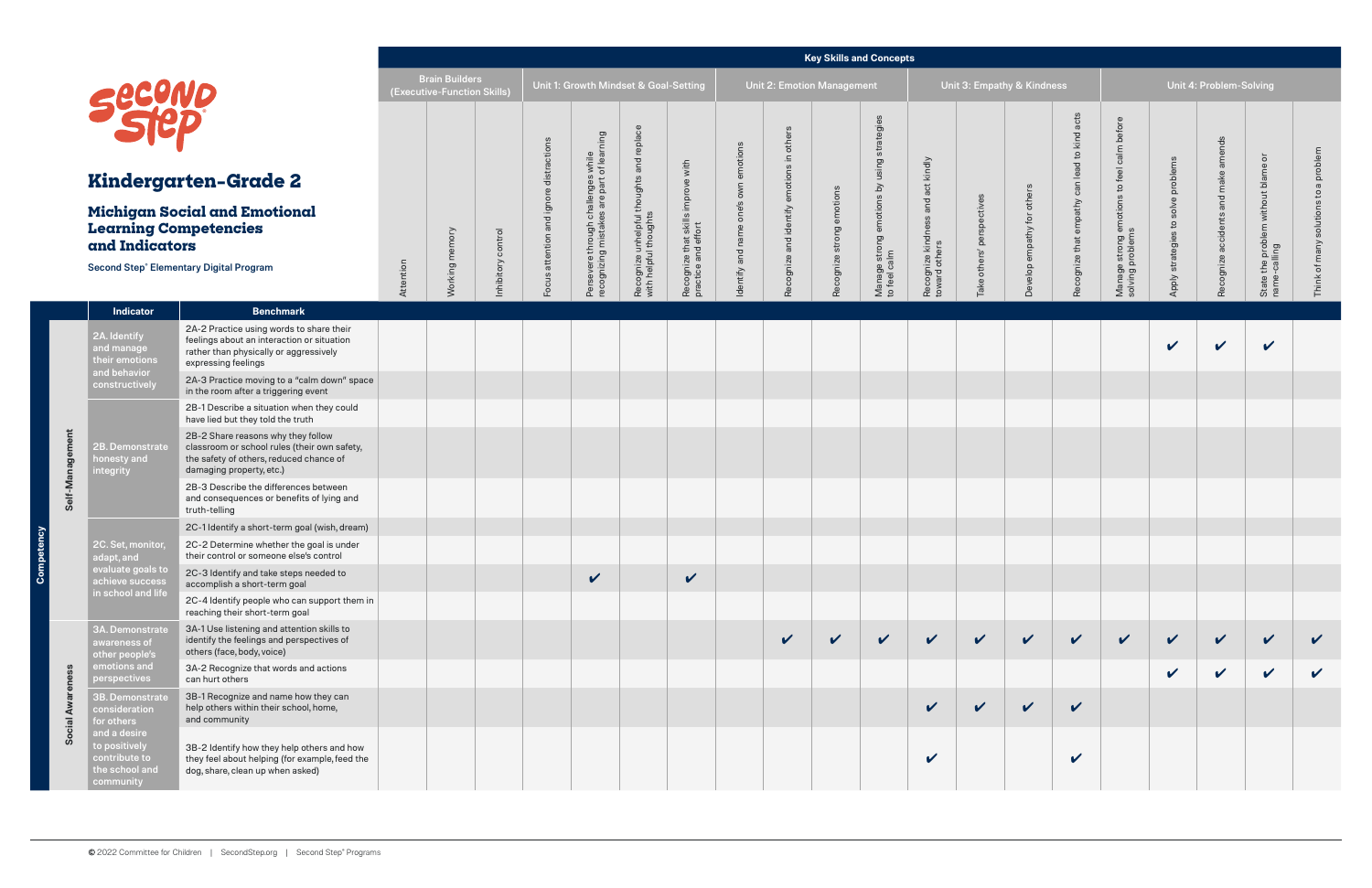## **Kindergarten–Grade 2**

## **Michigan Social and Emotion Learning Competencies and Indicators**

Second Step® Elementary Digital Program

**Competency**

**Social Awareness**

**Social Awareness** 

3C. Demonstrate an awareness of different cultures and a respect for human dignity

3D. Read social cues and respond constructively

|                                                   |                                                                                                                                                         |              |                                                      |                    |                                         |                                                                                 |                                                       |                                                           |                             |                                    |                           | <b>Key Skills and Concepts</b>                             |                                                    |                            |                            |                                              |                                                                |                     |                            |                                       |                   |
|---------------------------------------------------|---------------------------------------------------------------------------------------------------------------------------------------------------------|--------------|------------------------------------------------------|--------------------|-----------------------------------------|---------------------------------------------------------------------------------|-------------------------------------------------------|-----------------------------------------------------------|-----------------------------|------------------------------------|---------------------------|------------------------------------------------------------|----------------------------------------------------|----------------------------|----------------------------|----------------------------------------------|----------------------------------------------------------------|---------------------|----------------------------|---------------------------------------|-------------------|
|                                                   |                                                                                                                                                         |              | <b>Brain Builders</b><br>(Executive-Function Skills) |                    |                                         | Unit 1: Growth Mindset & Goal-Setting                                           |                                                       |                                                           |                             | Unit 2: Emotion Management         |                           |                                                            |                                                    | Unit 3: Empathy & Kindness |                            |                                              |                                                                |                     | Unit 4: Problem-Solving    |                                       |                   |
| secono                                            |                                                                                                                                                         |              |                                                      |                    |                                         |                                                                                 | and replace                                           |                                                           | emotions                    | others                             |                           |                                                            |                                                    |                            |                            |                                              |                                                                |                     | amends                     | ō                                     |                   |
|                                                   | ndergarten-Grade 2                                                                                                                                      |              |                                                      |                    |                                         |                                                                                 |                                                       |                                                           |                             |                                    |                           |                                                            |                                                    |                            |                            |                                              |                                                                | solve problems      | make                       |                                       | problem<br>σ      |
| d Indicators                                      | chigan Social and Emotional<br><b>arning Competencies</b>                                                                                               |              |                                                      |                    | Focus attention and ignore distractions | Persevere through challenges while<br>recognizing mistakes are part of learning | Recognize unhelpful thoughts<br>with helpful thoughts | Recognize that skills improve with<br>practice and effort | Identify and name one's own | Recognize and identify emotions in | Recognize strong emotions | Manage strong emotions by using strategies<br>to feel calm | Recognize kindness and act kindly<br>toward others | others' perspectives       | Develop empathy for others | Recognize that empathy can lead to kind acts | Manage strong emotions to feel calm before<br>solving problems |                     | and<br>Recognize accidents | the problem without blame<br>-calling |                   |
|                                                   | ond Step® Elementary Digital Program                                                                                                                    | Attention    | Working memory                                       | Inhibitory control |                                         |                                                                                 |                                                       |                                                           |                             |                                    |                           |                                                            |                                                    | Take                       |                            |                                              |                                                                | Apply strategies to |                            | State<br>name-                        | $\sigma$<br>Think |
| <b>Indicator</b>                                  | <b>Benchmark</b>                                                                                                                                        |              |                                                      |                    |                                         |                                                                                 |                                                       |                                                           |                             |                                    |                           |                                                            |                                                    |                            |                            |                                              |                                                                |                     |                            |                                       |                   |
| Demonstrate<br>awareness of                       | 3C-1 Describe ways that people are similar<br>and different                                                                                             |              |                                                      |                    |                                         |                                                                                 |                                                       |                                                           |                             |                                    |                           |                                                            |                                                    |                            |                            |                                              |                                                                |                     |                            |                                       |                   |
| erent cultures<br>a respect for<br>nan dignity    | 3C-2 Name positive qualities in people that<br>cross all cultures and groups                                                                            |              |                                                      |                    |                                         |                                                                                 |                                                       |                                                           |                             |                                    |                           |                                                            |                                                    |                            |                            |                                              |                                                                |                     |                            |                                       |                   |
|                                                   | 3D-1 Understand the importance of and<br>demonstrate respect for personal space                                                                         |              |                                                      |                    |                                         |                                                                                 |                                                       |                                                           |                             |                                    |                           |                                                            | $\checkmark$                                       |                            |                            |                                              |                                                                |                     |                            |                                       |                   |
| Read social<br>s and respond<br>structively       | 3D-2 Appropriately engage in play with<br>others: introduce self, ask permission, join in,<br>and invite others to join in                              |              |                                                      |                    |                                         |                                                                                 |                                                       |                                                           |                             |                                    |                           |                                                            | $\checkmark$                                       |                            |                            | $\checkmark$                                 |                                                                |                     |                            |                                       |                   |
|                                                   | 3D-3 Wait their turn, observe the situation,<br>and know when it's appropriate to respond                                                               |              |                                                      | $\checkmark$       |                                         |                                                                                 |                                                       |                                                           |                             |                                    |                           |                                                            |                                                    |                            |                            |                                              |                                                                |                     |                            |                                       |                   |
| Use positive                                      | 4A-1 Pay attention to others when they<br>are speaking                                                                                                  | $\checkmark$ | $\checkmark$                                         | $\checkmark$       | $\checkmark$                            |                                                                                 |                                                       |                                                           |                             |                                    |                           |                                                            |                                                    |                            |                            |                                              |                                                                |                     |                            |                                       |                   |
| nmunication<br>social skills                      | 4A-2 Demonstrate the use of verbal etiquette<br>(use please, thank you, excuse me, etc.)                                                                |              |                                                      |                    |                                         |                                                                                 |                                                       |                                                           |                             |                                    |                           |                                                            |                                                    |                            |                            |                                              |                                                                |                     |                            |                                       |                   |
| nteract<br>ctively with!                          | 4A-3 Take turns and share with others                                                                                                                   |              |                                                      |                    |                                         |                                                                                 |                                                       |                                                           |                             |                                    |                           |                                                            | V                                                  |                            |                            | V                                            |                                                                | V                   |                            |                                       |                   |
| ers                                               | 4A-4 Effectively and appropriately<br>communicate needs, wants, and ideas in a<br>respectful manner                                                     |              |                                                      |                    |                                         |                                                                                 |                                                       |                                                           |                             |                                    |                           |                                                            |                                                    |                            |                            |                                              |                                                                | V                   | $\checkmark$               | $\checkmark$                          |                   |
|                                                   | 4B-1 Identify the multiple types of<br>relationships they have with others                                                                              |              |                                                      |                    |                                         |                                                                                 |                                                       |                                                           |                             |                                    |                           |                                                            |                                                    |                            |                            |                                              |                                                                |                     |                            |                                       |                   |
| Develop and                                       | 4B-2 List traits of a good friend                                                                                                                       |              |                                                      |                    |                                         |                                                                                 |                                                       |                                                           |                             |                                    |                           |                                                            |                                                    |                            |                            |                                              |                                                                |                     |                            |                                       |                   |
| <u>ntain positive</u><br>tionships                | 4B-3 Demonstrate ability to make new friends                                                                                                            |              |                                                      |                    |                                         |                                                                                 |                                                       |                                                           |                             |                                    |                           |                                                            | $\checkmark$                                       | $\checkmark$               | $\checkmark$               | $\mathbf v$                                  |                                                                |                     |                            |                                       |                   |
|                                                   | 4B-4 Identify and practice behaviors, such<br>as active listening and sharing, to maintain<br>positive relationships                                    | $\checkmark$ | $\checkmark$                                         | $\checkmark$       |                                         |                                                                                 |                                                       |                                                           |                             |                                    |                           |                                                            | $\checkmark$                                       | $\checkmark$               | $\checkmark$               | $\checkmark$                                 | $\checkmark$                                                   | $\checkmark$        | $\checkmark$               | $\checkmark$                          | $\checkmark$      |
| Demonstrate<br>ability to                         | 4C-1 Identify interpersonal problems they<br>need adult help to resolve and appropriately<br>ask for help                                               |              |                                                      |                    |                                         |                                                                                 |                                                       |                                                           |                             |                                    |                           |                                                            |                                                    |                            |                            |                                              | $\boldsymbol{\mathcal{U}}$                                     | $\checkmark$        |                            |                                       |                   |
| vent, manage<br>resolve<br>rpersonal<br>flicts in | 4C-2 Recognize there are many ways to<br>solve conflicts and practice solving problems<br>using a menu of choices, including the use of<br>"I" messages |              |                                                      |                    |                                         |                                                                                 |                                                       |                                                           |                             |                                    |                           |                                                            |                                                    |                            |                            |                                              | $\checkmark$                                                   | $\checkmark$        | $\checkmark$               | $\checkmark$                          |                   |
| oful ways                                         | 4C-3 Identify and state feelings and<br>problems in conflict                                                                                            |              |                                                      |                    |                                         |                                                                                 |                                                       |                                                           |                             |                                    |                           |                                                            |                                                    |                            |                            |                                              | $\checkmark$                                                   | $\checkmark$        | $\checkmark$               | $\checkmark$                          |                   |

**Relationship Skills**

Relationship Skills

4A. Use positive communication and social skills to interact effectively with

others

4B. Develop and maintain positive relationships

4C. Demonstrate an ability to prevent, manage, and resolve interpersonal conflicts in helpful ways

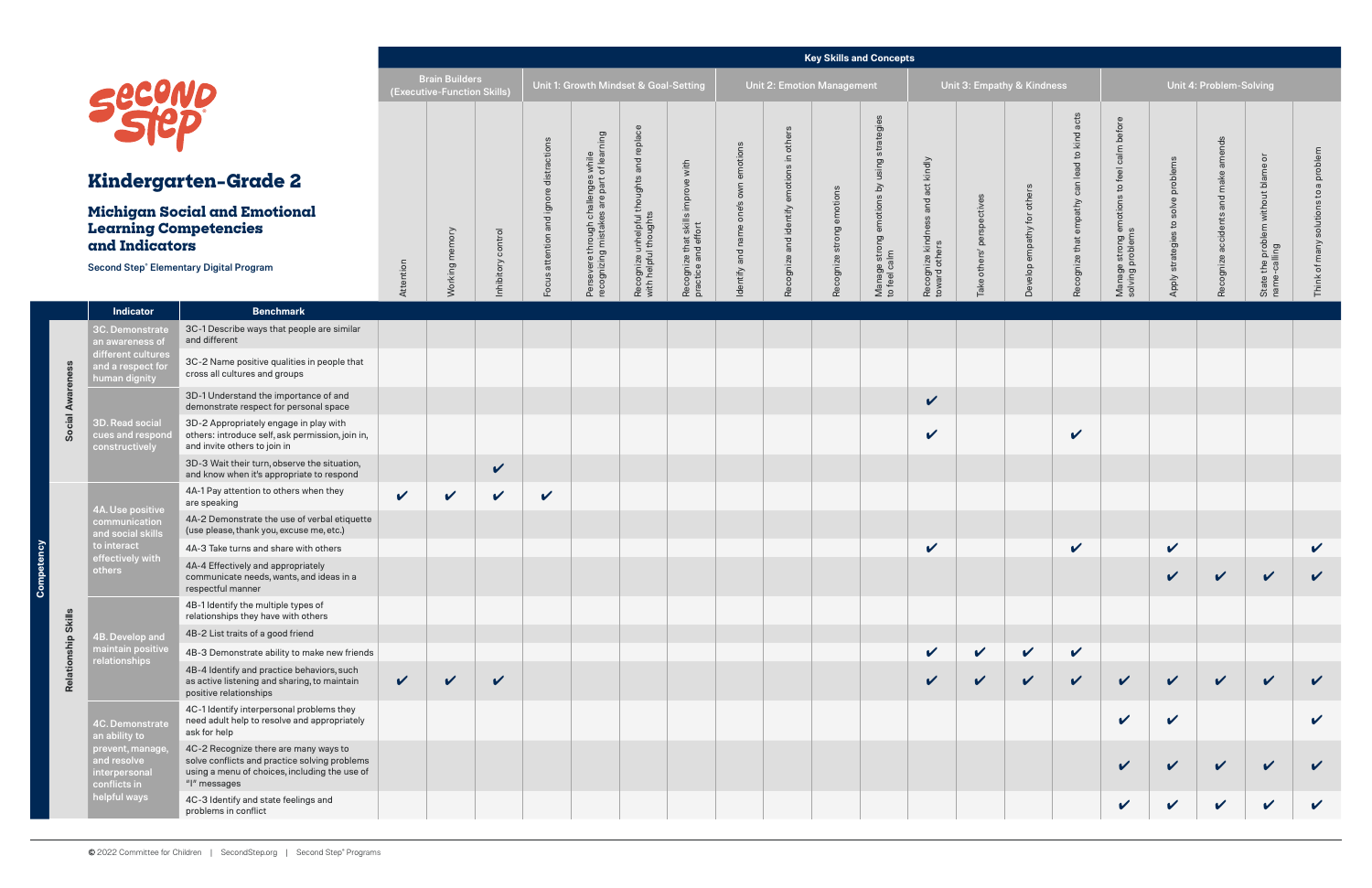## **Michigan Social and Em Learning Competencies and Indicators**

Responsible Decison-Making **Responsible Decison-Making**

**Competency**

ency

5A. Use personal, ethical, safety, and cultural factors in making decisions

|                                                                                                                                               |              |                                                      |                            |                                         |                                                                                 |                                                                   |                                                           |                                      |                                                 |                           | <b>Key Skills and Concepts</b>                                |                                                       |                                 |                            |                                                 |                                                                |                                          |                                           |                                                    |                                                                        |
|-----------------------------------------------------------------------------------------------------------------------------------------------|--------------|------------------------------------------------------|----------------------------|-----------------------------------------|---------------------------------------------------------------------------------|-------------------------------------------------------------------|-----------------------------------------------------------|--------------------------------------|-------------------------------------------------|---------------------------|---------------------------------------------------------------|-------------------------------------------------------|---------------------------------|----------------------------|-------------------------------------------------|----------------------------------------------------------------|------------------------------------------|-------------------------------------------|----------------------------------------------------|------------------------------------------------------------------------|
|                                                                                                                                               |              | <b>Brain Builders</b><br>(Executive-Function Skills) |                            |                                         | Unit 1: Growth Mindset & Goal-Setting                                           |                                                                   |                                                           |                                      | <b>Unit 2: Emotion Management</b>               |                           |                                                               |                                                       |                                 | Unit 3: Empathy & Kindness |                                                 |                                                                |                                          | Unit 4: Problem-Solving                   |                                                    |                                                                        |
| VO<br>D<br>r <b>ten-Grade</b> 2<br>cial and Emotional<br>mpetencies<br>rs<br><b>htary Digital Program</b>                                     | Attention    | memory<br><b>Working</b>                             | Inhibitory control         | Focus attention and ignore distractions | Persevere through challenges while<br>recognizing mistakes are part of learning | Recognize unhelpful thoughts and replace<br>with helpful thoughts | Recognize that skills improve with<br>practice and effort | Identify and name one's own emotions | others<br>emotions in<br>Recognize and identify | Recognize strong emotions | using strategies<br>Manage strong emotions by<br>to feel calm | and act kindly<br>Recognize kindness<br>toward others | perspectives<br>others'<br>Take | Develop empathy for others | can lead to kind acts<br>Recognize that empathy | Manage strong emotions to feel calm before<br>solving problems | solve problems<br>strategies to<br>Apply | amends<br>make<br>Recognize accidents and | State the problem without blame or<br>name-calling | problem<br>ത<br>$\mathbf{S}$<br>solutions<br>many<br>Think of <b>1</b> |
| <b>Benchmark</b>                                                                                                                              |              |                                                      |                            |                                         |                                                                                 |                                                                   |                                                           |                                      |                                                 |                           |                                                               |                                                       |                                 |                            |                                                 |                                                                |                                          |                                           |                                                    |                                                                        |
| 5A-1 Recognize that one has choices in<br>how to respond                                                                                      |              |                                                      |                            |                                         |                                                                                 |                                                                   |                                                           |                                      |                                                 |                           |                                                               |                                                       |                                 |                            |                                                 | $\checkmark$                                                   | $\boldsymbol{\mathcal{U}}$               | $\checkmark$                              | $\checkmark$                                       | $\checkmark$                                                           |
| 5A-2 Identify ways to promote safety for<br>oneself and others                                                                                |              |                                                      |                            | $\checkmark$                            |                                                                                 |                                                                   |                                                           |                                      |                                                 |                           |                                                               |                                                       |                                 |                            |                                                 |                                                                |                                          |                                           |                                                    |                                                                        |
| 5A-3 Identify ways to respond to unfamiliar<br>adults in different settings                                                                   |              |                                                      |                            |                                         |                                                                                 |                                                                   |                                                           |                                      |                                                 |                           |                                                               |                                                       |                                 |                            |                                                 |                                                                |                                          |                                           |                                                    |                                                                        |
| 5A-4 Stand up for a friend or peer and<br>let others know when a person is being<br>treated unfairly                                          |              |                                                      |                            |                                         |                                                                                 |                                                                   |                                                           |                                      |                                                 |                           |                                                               |                                                       |                                 |                            |                                                 |                                                                |                                          |                                           |                                                    |                                                                        |
| 5B-1 Recognize that they have choices in how<br>to respond to situations                                                                      |              |                                                      |                            |                                         |                                                                                 |                                                                   |                                                           |                                      |                                                 |                           |                                                               |                                                       |                                 |                            |                                                 | $\checkmark$                                                   | $\checkmark$                             | $\checkmark$                              | $\checkmark$                                       | $\checkmark$                                                           |
| 5B-2 Implement stop, think, and act<br>strategies in solving problems                                                                         |              |                                                      |                            |                                         |                                                                                 |                                                                   |                                                           |                                      |                                                 |                           |                                                               |                                                       |                                 |                            |                                                 | $\checkmark$                                                   | $\checkmark$                             | $\checkmark$                              | $\checkmark$                                       | V                                                                      |
| 5B-3 Demonstrate social and classroom<br>behavior (ask permission, listen to speaker,<br>ask for help, offer to help, participate)            | $\checkmark$ | $\checkmark$                                         | $\checkmark$               | $\checkmark$                            |                                                                                 |                                                                   |                                                           |                                      |                                                 |                           |                                                               | $\checkmark$                                          | $\checkmark$                    | $\checkmark$               | $\boldsymbol{\mathcal{U}}$                      | $\checkmark$                                                   | $\checkmark$                             | $\mathbf v$                               | $\checkmark$                                       | V                                                                      |
| 5B-4 Demonstrate constructive academic<br>behaviors and self-regulation (listen,<br>pay attention, follow directions, ignore<br>distractions) | V            |                                                      | $\boldsymbol{\mathcal{U}}$ | $\boldsymbol{\mathcal{U}}$              |                                                                                 |                                                                   |                                                           |                                      |                                                 |                           | V                                                             |                                                       |                                 |                            |                                                 | V                                                              |                                          |                                           |                                                    |                                                                        |
| 5C-1 Recognize the various roles of the<br>personnel that govern the school (all staff)                                                       |              |                                                      |                            |                                         |                                                                                 |                                                                   |                                                           |                                      |                                                 |                           |                                                               |                                                       |                                 |                            |                                                 |                                                                |                                          |                                           |                                                    |                                                                        |
| 5C-2 Participate in individual roles and<br>responsibilities in the classroom and in school                                                   |              |                                                      |                            |                                         |                                                                                 |                                                                   |                                                           |                                      |                                                 |                           |                                                               |                                                       |                                 |                            |                                                 |                                                                |                                          |                                           |                                                    |                                                                        |

5B. Develop, implement, and model effective decision-making skills to deal responsibly with daily academic and social situations

Second Step® Elementary Digital Progra

**Indicator** 

5C. Play a developmentally appropriate role in classroom management and positive school climate



## **Kindergarten-Gra**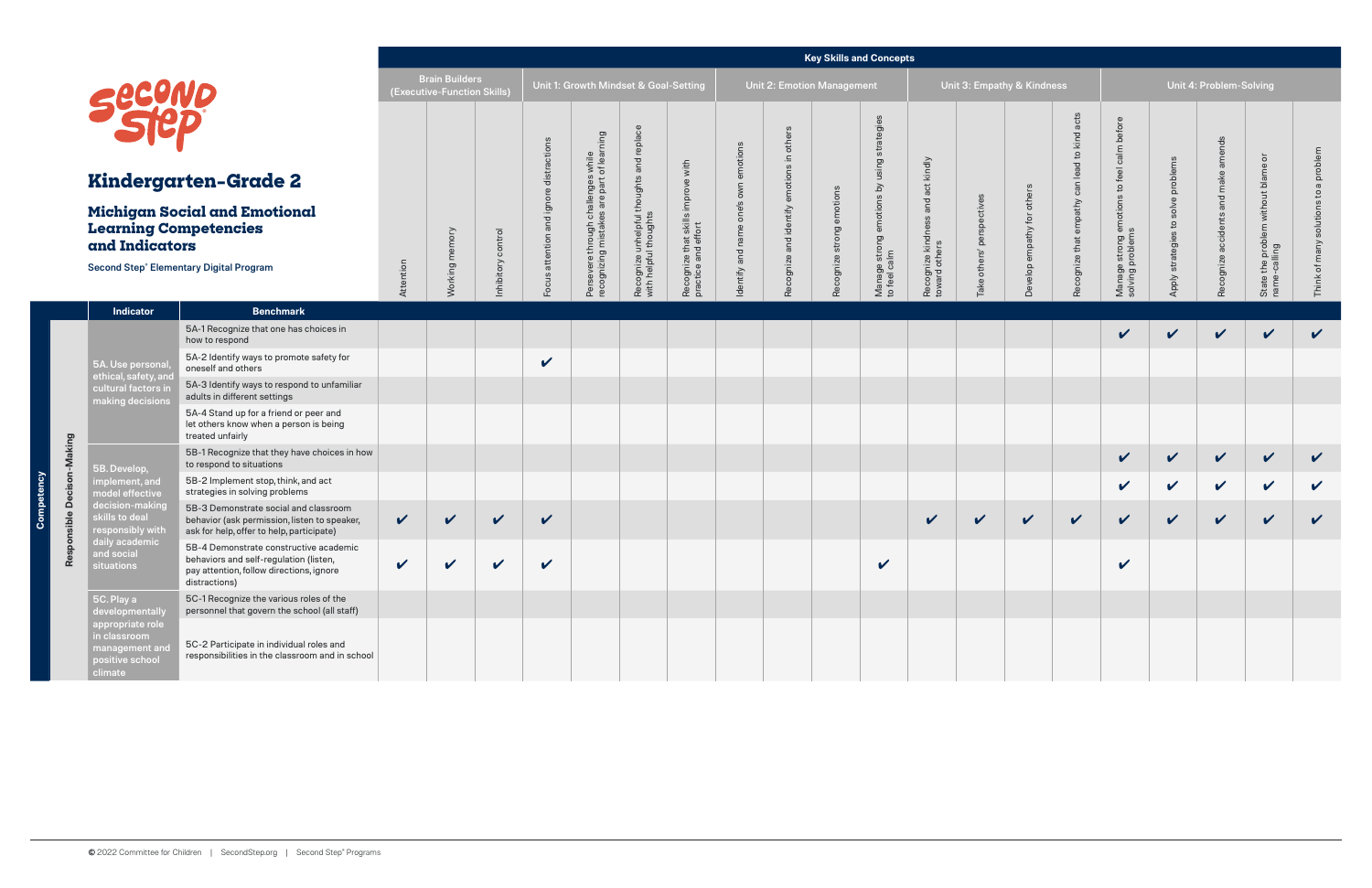|                    |                                                        |                                                                                                                                                              |           | <b>Brain Builders</b><br>(Executive-Function Skills) |                    |                       |                                               | Unit 1: Growth Mindset & Goal-Setting                         |              |              |                          |                                        |                                                    |                                                                                       |                                                        | Unit 2: Emotion Management                     |                                                             |                                                                            |                                                     |                                                   | Unit 3: Empathy & Kindness                           |                                                                             |                                                         |                                                                            |                                                                  |                                                                     | Unit 4: Problem-Solving                                                                       |                                                       |                                                                                           |
|--------------------|--------------------------------------------------------|--------------------------------------------------------------------------------------------------------------------------------------------------------------|-----------|------------------------------------------------------|--------------------|-----------------------|-----------------------------------------------|---------------------------------------------------------------|--------------|--------------|--------------------------|----------------------------------------|----------------------------------------------------|---------------------------------------------------------------------------------------|--------------------------------------------------------|------------------------------------------------|-------------------------------------------------------------|----------------------------------------------------------------------------|-----------------------------------------------------|---------------------------------------------------|------------------------------------------------------|-----------------------------------------------------------------------------|---------------------------------------------------------|----------------------------------------------------------------------------|------------------------------------------------------------------|---------------------------------------------------------------------|-----------------------------------------------------------------------------------------------|-------------------------------------------------------|-------------------------------------------------------------------------------------------|
|                    | <b>Grades 3-5</b>                                      |                                                                                                                                                              |           |                                                      |                    |                       |                                               | a with practice,<br>rying a new way<br>improve<br>rs, and try |              |              |                          | goals                                  | it hard<br>make                                    | with<br>emotions                                                                      | gulating emotions is<br>edistions                      | emotion-                                       | Apply planning ahead to manage recurring<br>strong emotions |                                                                            | differ<br>$\sigma$<br>can have dif<br>e same thing  | e-taking<br>and perspectiv<br>with others         | $\overline{c}$<br>strategi                           |                                                                             | before                                                  | $\overline{p}$                                                             | State the problem without blaming and from<br>all points of view | Generate solutions to take all points of view<br>into consideration | $\sigma$<br>Evaluate possible outcomes of solutions to<br>problem based on all points of view | and<br>safe, respectful,                              | ldentify when, where, and with whom they<br>think it would be best to work on the problem |
|                    | <b>Learning Competencies</b><br>and Indicators         | <b>Michigan Social and Emotional</b>                                                                                                                         |           |                                                      |                    |                       | Understand that the<br>grow and change<br>gue | skills<br>öt                                                  |              |              | toward goals<br>$\omega$ | $\mathbb O$<br>Reflect to inform futur | Recognize that strong emotions<br>to think clearly | Identify and label similar<br>different intensity levels<br>$\overline{\mathrm{div}}$ | Recognize that regulating<br>necessary to make decisio | Apply reappraisal as an<br>management strategy |                                                             | Recognize that kindness helps them<br>friends and strengthen relationships | Recognize that people c<br>points of view about the | Recognize that empathy<br>can help them get along | Applying perspective-taking<br>empathize with others | Applying perspective-taking strategi<br>make their community a better place | Explain the importance of being calm<br>problem-solving | Explain the importance of speaking up<br>one's self when solving a problem |                                                                  |                                                                     |                                                                                               | Pick a solution that is sa<br>could work for everyone |                                                                                           |
|                    |                                                        | <b>Second Step® Elementary Digital Program</b>                                                                                                               | Attention | Working memory                                       | Inhibitory control | Cognitive flexibility |                                               | Recognize that s<br>effort, help from                         | Set goals    | Make plans   | Monitor progres          |                                        |                                                    |                                                                                       |                                                        |                                                |                                                             |                                                                            |                                                     |                                                   |                                                      |                                                                             |                                                         |                                                                            |                                                                  |                                                                     |                                                                                               |                                                       |                                                                                           |
|                    | <b>Indicator</b>                                       | <b>Benchmark</b>                                                                                                                                             |           |                                                      |                    |                       |                                               |                                                               |              |              |                          |                                        |                                                    |                                                                                       |                                                        |                                                |                                                             |                                                                            |                                                     |                                                   |                                                      |                                                                             |                                                         |                                                                            |                                                                  |                                                                     |                                                                                               |                                                       |                                                                                           |
|                    |                                                        | 1A-1 Recognize intensity levels of<br>their emotions                                                                                                         |           |                                                      |                    |                       |                                               |                                                               |              |              |                          |                                        | $\checkmark$                                       | $\mathbf{v}$                                                                          | $\mathbf{v}$                                           | $\sqrt{2}$                                     | $\checkmark$                                                |                                                                            |                                                     |                                                   |                                                      |                                                                             |                                                         |                                                                            |                                                                  |                                                                     |                                                                                               |                                                       |                                                                                           |
|                    |                                                        | 1A-2 Recognize how emotions can change                                                                                                                       |           |                                                      |                    |                       |                                               |                                                               |              |              |                          |                                        |                                                    |                                                                                       | $\checkmark$                                           | $\mathbf v$                                    | $\checkmark$                                                |                                                                            |                                                     |                                                   |                                                      |                                                                             | $\checkmark$                                            |                                                                            |                                                                  |                                                                     |                                                                                               |                                                       |                                                                                           |
|                    | 1A. Demonstrate<br>an awareness of                     | 1A-3 Recognize how thoughts are linked with<br>emotions and emotions are linked to behavior                                                                  |           |                                                      |                    |                       |                                               |                                                               |              |              |                          |                                        | $\checkmark$                                       | $\mathbf{v}$                                                                          | $\mathbf{v}$                                           | $\sqrt{2}$                                     | $\vee$                                                      | $\sqrt{2}$                                                                 | $\sqrt{ }$                                          | $\mathbf{v}$                                      | $\sqrt{2}$                                           | $\checkmark$                                                                | $\checkmark$                                            |                                                                            |                                                                  |                                                                     |                                                                                               |                                                       |                                                                                           |
|                    | their emotions                                         | 1A-4 Describe ways emotions impact<br>their behavior(s)                                                                                                      |           |                                                      |                    |                       |                                               |                                                               |              |              |                          |                                        | $\checkmark$                                       |                                                                                       | $\checkmark$                                           | $\checkmark$                                   |                                                             |                                                                            |                                                     |                                                   |                                                      |                                                                             | $\checkmark$                                            |                                                                            |                                                                  |                                                                     |                                                                                               |                                                       |                                                                                           |
|                    |                                                        | 1A-5 Draw an "anger thermometer"<br>and discuss why they might move along<br>the thermometer                                                                 |           |                                                      |                    |                       |                                               |                                                               |              |              |                          |                                        |                                                    |                                                                                       |                                                        |                                                |                                                             |                                                                            |                                                     |                                                   |                                                      |                                                                             |                                                         |                                                                            |                                                                  |                                                                     |                                                                                               |                                                       |                                                                                           |
|                    | 1B. Demonstrate                                        | 1B-1 Describe their personal identities (for<br>example, gender identity, race, ethnicity,<br>national origin, ability)                                      |           |                                                      |                    |                       |                                               |                                                               |              |              |                          |                                        |                                                    |                                                                                       |                                                        |                                                |                                                             |                                                                            |                                                     |                                                   |                                                      |                                                                             |                                                         |                                                                            |                                                                  |                                                                     |                                                                                               |                                                       |                                                                                           |
|                    | an awareness of<br>their personal<br>traits, including | 1B-2 Describe the personal traits they<br>possess that make them successful members<br>of their classroom and school community                               |           |                                                      |                    |                       |                                               |                                                               |              |              |                          |                                        |                                                    |                                                                                       |                                                        |                                                |                                                             |                                                                            |                                                     |                                                   |                                                      |                                                                             |                                                         |                                                                            |                                                                  |                                                                     |                                                                                               |                                                       |                                                                                           |
| wareness<br>Self-A | their strengths<br>and interests                       | 1B-3 Describe their growth areas, prioritize<br>the personal traits and interests that they<br>want to develop, and explore opportunities to<br>develop them |           |                                                      |                    |                       | V                                             | $\mathbf v$                                                   | $\checkmark$ | $\checkmark$ | $\mathbf v$              | $\checkmark$                           |                                                    |                                                                                       |                                                        |                                                |                                                             |                                                                            |                                                     |                                                   |                                                      |                                                                             |                                                         |                                                                            |                                                                  |                                                                     |                                                                                               |                                                       |                                                                                           |
|                    |                                                        | 1C-1 Recognize qualities of positive role<br>models in their lives                                                                                           |           |                                                      |                    |                       |                                               |                                                               |              |              |                          |                                        |                                                    |                                                                                       |                                                        |                                                |                                                             |                                                                            |                                                     |                                                   |                                                      |                                                                             |                                                         |                                                                            |                                                                  |                                                                     |                                                                                               |                                                       |                                                                                           |
|                    | 1C. Demonstrate<br>awareness of                        | 1C-2 Identify positive adults in various facets<br>of their lives                                                                                            |           |                                                      |                    |                       |                                               |                                                               |              |              |                          |                                        |                                                    |                                                                                       |                                                        |                                                |                                                             |                                                                            |                                                     |                                                   |                                                      |                                                                             |                                                         |                                                                            |                                                                  |                                                                     |                                                                                               |                                                       |                                                                                           |
|                    | their external<br>supports                             | 1C-3 Identify peer, home, and school supports<br>and/or resources they can access to help<br>solve problems                                                  |           |                                                      |                    |                       |                                               |                                                               |              |              |                          |                                        |                                                    |                                                                                       |                                                        |                                                |                                                             |                                                                            |                                                     |                                                   |                                                      |                                                                             |                                                         |                                                                            |                                                                  |                                                                     |                                                                                               |                                                       | $\checkmark$                                                                              |
|                    |                                                        | 1C-4 Write a letter to a role model telling why<br>they consider them to be their role model                                                                 |           |                                                      |                    |                       |                                               |                                                               |              |              |                          |                                        |                                                    |                                                                                       |                                                        |                                                |                                                             |                                                                            |                                                     |                                                   |                                                      |                                                                             |                                                         |                                                                            |                                                                  |                                                                     |                                                                                               |                                                       |                                                                                           |
|                    | 1D. Demonstrate a                                      | 1D-1 Define what it means to be responsible<br>and identify things for which they<br>are responsible                                                         |           |                                                      |                    |                       |                                               |                                                               |              |              |                          |                                        |                                                    |                                                                                       |                                                        |                                                |                                                             |                                                                            |                                                     |                                                   |                                                      |                                                                             |                                                         |                                                                            |                                                                  |                                                                     |                                                                                               |                                                       |                                                                                           |
|                    | sense of persona<br>responsibility                     | 1D-2 Explain the benefits of being responsible                                                                                                               |           |                                                      |                    |                       |                                               |                                                               |              |              |                          |                                        |                                                    |                                                                                       |                                                        |                                                |                                                             |                                                                            |                                                     |                                                   |                                                      |                                                                             |                                                         |                                                                            |                                                                  |                                                                     |                                                                                               |                                                       |                                                                                           |
|                    |                                                        | 1D-3 Demonstrate ability to say no to<br>negative peer pressure                                                                                              |           |                                                      |                    |                       |                                               |                                                               |              |              |                          |                                        |                                                    |                                                                                       |                                                        |                                                |                                                             |                                                                            |                                                     |                                                   |                                                      |                                                                             |                                                         |                                                                            |                                                                  |                                                                     |                                                                                               |                                                       |                                                                                           |

**Competency**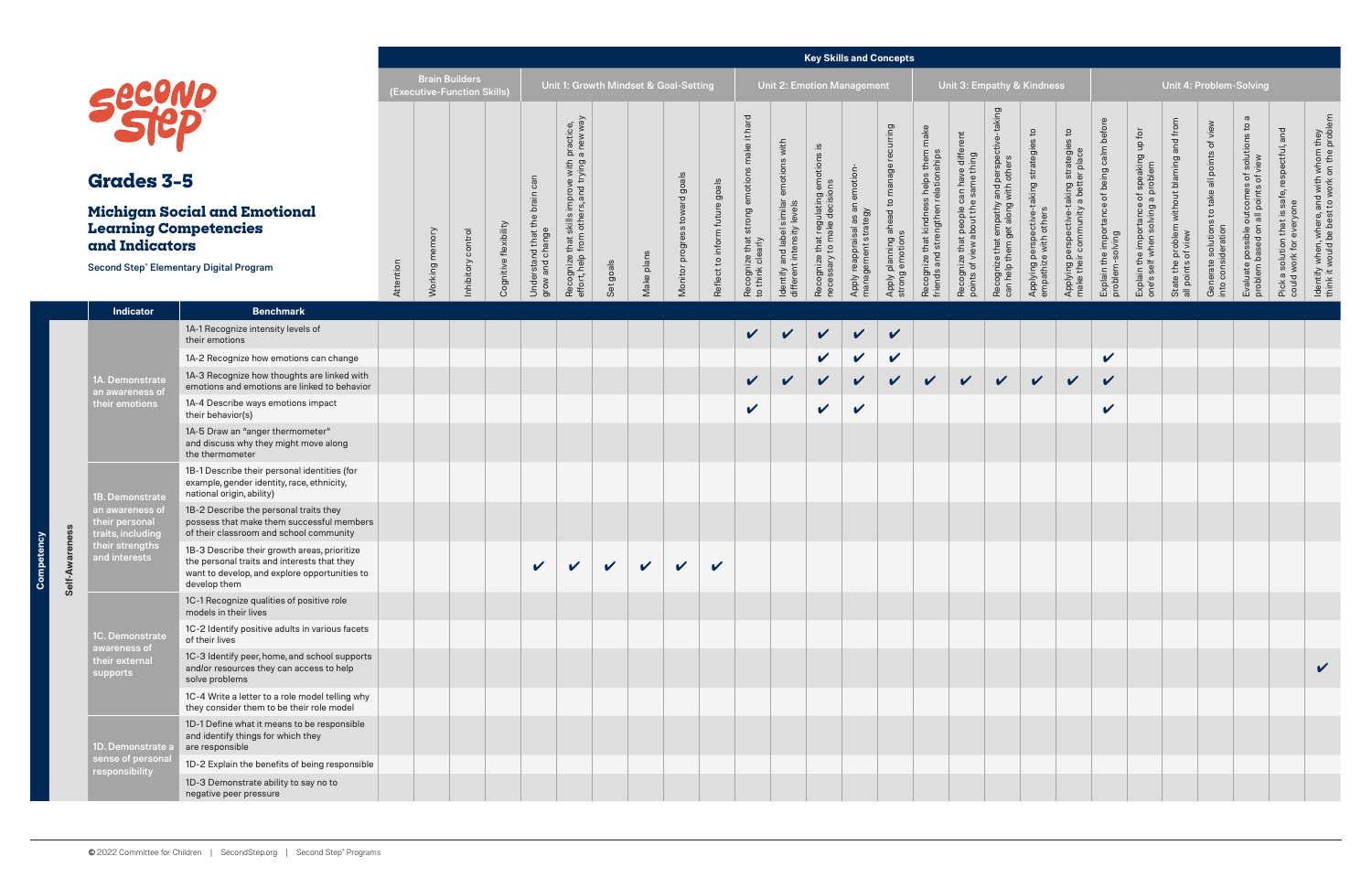|                                                                          |                                                                                                                                                        |           | <b>Brain Builders</b><br>(Executive-Function Skills) |                    |                       |                                       | Unit 1: Growth Mindset & Goal-Setting                                           |              |              |                               |                                   |                                                      |                                                                                            |                                                                    | <b>Unit 2: Emotion Management</b>                      |                                                         |                                                                            |                                                                             |                                                                  | Unit 3: Empathy & Kindness                                    |                                                                              |                                                         |                                                                 |                                                                  |                                                                     | Unit 4: Problem-Solving                                                           |                                                       |                                                                                           |
|--------------------------------------------------------------------------|--------------------------------------------------------------------------------------------------------------------------------------------------------|-----------|------------------------------------------------------|--------------------|-----------------------|---------------------------------------|---------------------------------------------------------------------------------|--------------|--------------|-------------------------------|-----------------------------------|------------------------------------------------------|--------------------------------------------------------------------------------------------|--------------------------------------------------------------------|--------------------------------------------------------|---------------------------------------------------------|----------------------------------------------------------------------------|-----------------------------------------------------------------------------|------------------------------------------------------------------|---------------------------------------------------------------|------------------------------------------------------------------------------|---------------------------------------------------------|-----------------------------------------------------------------|------------------------------------------------------------------|---------------------------------------------------------------------|-----------------------------------------------------------------------------------|-------------------------------------------------------|-------------------------------------------------------------------------------------------|
| Securio<br><b>Grades 3-5</b>                                             |                                                                                                                                                        |           |                                                      |                    |                       | can                                   | improve with practice,<br>rs, and trying a new way                              |              |              |                               |                                   | it hard<br>le<br>$\overline{\sigma}$                 | with<br>emotions                                                                           | emotions is                                                        |                                                        | recurring                                               | mak                                                                        | ent<br>differ                                                               | taking<br>perspeo                                                | $\overline{c}$                                                | $\mathsf{c}_1$                                                               |                                                         | $\overleftarrow{\text{d}}$<br>e of speaking up f<br>  a problem |                                                                  |                                                                     | $\sigma$                                                                          | afe, respectful, and                                  |                                                                                           |
| <b>Learning Competencies</b><br>and Indicators                           | <b>Michigan Social and Emotional</b><br>Second Step® Elementary Digital Program                                                                        | Attention | Working memory                                       | Inhibitory control | Cognitive flexibility | Understand that th<br>grow and change | $\stackrel{\circ}{=}$<br>oth<br>that s<br>from<br>Recognize t<br>effort, help 1 | Set goals    | Make plans   | Monitor progress toward goals | goals<br>Reflect to inform future | motio<br>Recognize that strong e<br>to think clearly | $\frac{a}{\varpi}$<br>simila<br>level<br>sity<br>Identify and label<br>different intensity | lating<br>$\frac{e}{d}$<br>Recognize that reg<br>necessary to make | Apply reappraisal as an emotion<br>management strategy | ahead to manage<br>Apply planning ah<br>strong emotions | Recognize that kindness helps them<br>friends and strengthen relationships | Recognize that people can have diffi<br>points of view about the same thing | and<br>with<br>Recognize that empathy<br>can help them get along | Applying perspective-taking strategi<br>empathize with others | Applying perspective-taking strategie<br>make their community a better place | Explain the importance of being calm<br>problem-solving | Explain the importance<br>one's self when solving               | State the problem without blaming and from<br>all points of view | Generate solutions to take all points of view<br>into consideration | Evaluate possible outcomes of solutions to<br>problem based on all points of view | Pick a solution that is sa<br>could work for everyone | ldentify when, where, and with whom they<br>think it would be best to work on the problem |
| <b>Indicator</b>                                                         | <b>Benchmark</b>                                                                                                                                       |           |                                                      |                    |                       |                                       |                                                                                 |              |              |                               |                                   |                                                      |                                                                                            |                                                                    |                                                        |                                                         |                                                                            |                                                                             |                                                                  |                                                               |                                                                              |                                                         |                                                                 |                                                                  |                                                                     |                                                                                   |                                                       |                                                                                           |
|                                                                          | 2A-1 Use self-monitoring strategies such as<br>self-talk to regulate emotions                                                                          |           |                                                      |                    |                       |                                       |                                                                                 |              |              |                               |                                   |                                                      |                                                                                            | V                                                                  | $\checkmark$                                           | $\checkmark$                                            |                                                                            |                                                                             |                                                                  |                                                               |                                                                              | $\checkmark$                                            |                                                                 |                                                                  |                                                                     |                                                                                   |                                                       |                                                                                           |
| 2A. Identify<br>and manage                                               | 2A-2 Respond effectively to pressure<br>situations, e.g., walk away, seek help<br>or mediation                                                         |           |                                                      |                    |                       |                                       |                                                                                 |              |              |                               |                                   |                                                      |                                                                                            | $\checkmark$                                                       |                                                        | $\checkmark$                                            |                                                                            |                                                                             |                                                                  |                                                               |                                                                              |                                                         |                                                                 | $\checkmark$                                                     | $\checkmark$                                                        | $\mathbf{v}$                                                                      | $\vee$ $\vee$                                         |                                                                                           |
| their emotions<br>and behavior<br>constructively                         | 2A-3 Communicate their perspective on<br>triggering behaviors or situations using<br>"I" messages                                                      |           |                                                      |                    |                       |                                       |                                                                                 |              |              |                               |                                   |                                                      |                                                                                            |                                                                    |                                                        |                                                         |                                                                            |                                                                             |                                                                  |                                                               |                                                                              |                                                         | $\mathbf v$                                                     | $\checkmark$                                                     |                                                                     |                                                                                   |                                                       |                                                                                           |
|                                                                          | 2A-4 Express emotions in a<br>respectful manner                                                                                                        |           |                                                      |                    |                       |                                       |                                                                                 |              |              |                               |                                   | $\checkmark$                                         |                                                                                            | $\mathbf{v}$                                                       | $\sqrt{2}$                                             | $\checkmark$                                            |                                                                            |                                                                             |                                                                  |                                                               |                                                                              | $\sqrt{2}$                                              | $\sqrt{2}$                                                      | $\checkmark$                                                     |                                                                     |                                                                                   |                                                       |                                                                                           |
| 2B. Demonstrate<br>honesty and                                           | 2B-1 Tell the truth in a difficult situation, while<br>honoring personal boundaries                                                                    |           |                                                      |                    |                       |                                       |                                                                                 |              |              |                               |                                   |                                                      |                                                                                            |                                                                    |                                                        |                                                         |                                                                            |                                                                             |                                                                  |                                                               |                                                                              |                                                         |                                                                 |                                                                  |                                                                     |                                                                                   |                                                       |                                                                                           |
| integrity                                                                | 2B-2 Follow through on their commitments                                                                                                               |           |                                                      |                    |                       |                                       |                                                                                 |              |              |                               |                                   |                                                      |                                                                                            |                                                                    |                                                        |                                                         |                                                                            |                                                                             |                                                                  |                                                               |                                                                              |                                                         |                                                                 |                                                                  |                                                                     |                                                                                   |                                                       |                                                                                           |
|                                                                          | 2C-1 Distinguish between long-term and<br>short-term goals                                                                                             |           |                                                      |                    |                       |                                       |                                                                                 |              | $\checkmark$ | $\checkmark$                  |                                   |                                                      |                                                                                            |                                                                    |                                                        |                                                         |                                                                            |                                                                             |                                                                  |                                                               |                                                                              |                                                         |                                                                 |                                                                  |                                                                     |                                                                                   |                                                       |                                                                                           |
| 2C. Set, monitor,                                                        | 2C-2 Describe why learning is important in<br>achieving personal goals                                                                                 |           |                                                      |                    |                       | $\checkmark$                          | $\boldsymbol{\mathcal{U}}$                                                      |              |              |                               |                                   |                                                      |                                                                                            |                                                                    |                                                        |                                                         |                                                                            |                                                                             |                                                                  |                                                               |                                                                              |                                                         |                                                                 |                                                                  |                                                                     |                                                                                   |                                                       |                                                                                           |
| adapt, and<br>evaluate goals to<br>achieve success<br>in school and life | 2C-3 Evaluate the action steps taken to<br>accomplish a goal and identify what, if<br>anything, they could have done differently to<br>facilitate that |           |                                                      |                    |                       |                                       | $\checkmark$                                                                    |              |              | $\mathbf{v}$                  | $\checkmark$                      |                                                      |                                                                                            |                                                                    |                                                        |                                                         |                                                                            |                                                                             |                                                                  |                                                               |                                                                              |                                                         |                                                                 |                                                                  |                                                                     |                                                                                   |                                                       |                                                                                           |
|                                                                          | 2C-4 Identify resources that help them<br>achieve their goals, i.e., home, school, and<br>community support                                            |           |                                                      |                    |                       |                                       | $\sqrt{ }$                                                                      | $\mathbf{v}$ | $\vee$       | $\boldsymbol{V}$              | $\mathbf v$                       |                                                      |                                                                                            |                                                                    |                                                        |                                                         |                                                                            |                                                                             |                                                                  |                                                               |                                                                              |                                                         |                                                                 |                                                                  |                                                                     |                                                                                   |                                                       |                                                                                           |
|                                                                          | 3A-1 Predict how their own behavior affects<br>the emotions of others                                                                                  |           |                                                      |                    |                       |                                       |                                                                                 |              |              |                               |                                   |                                                      |                                                                                            |                                                                    |                                                        |                                                         | $\checkmark$                                                               |                                                                             | $\checkmark$                                                     |                                                               |                                                                              |                                                         |                                                                 | $\checkmark$                                                     |                                                                     | $\checkmark$                                                                      |                                                       |                                                                                           |
| <b>3A. Demonstrate</b><br>awareness of                                   | 3A-2 Define and understand perspective and<br>point of view                                                                                            |           |                                                      |                    |                       |                                       |                                                                                 |              |              |                               |                                   |                                                      |                                                                                            |                                                                    |                                                        |                                                         |                                                                            | $\sqrt{ }$                                                                  |                                                                  | $\sqrt{2}$                                                    |                                                                              |                                                         |                                                                 | V                                                                |                                                                     |                                                                                   |                                                       |                                                                                           |
| other people's<br>emotions and<br>perspectives <b>\</b>                  | 3A-3 Use listening skills to identify the<br>feelings and perspectives of others                                                                       |           |                                                      |                    |                       |                                       |                                                                                 |              |              |                               |                                   | $\mathbf v$                                          | $\checkmark$                                                                               | $\checkmark$                                                       | $\checkmark$                                           | $\checkmark$                                            | $\boldsymbol{\mathcal{U}}$                                                 | $\checkmark$                                                                |                                                                  |                                                               | $\mathbf{v}$                                                                 | $\mathbf v$                                             | $\checkmark$                                                    |                                                                  |                                                                     |                                                                                   |                                                       |                                                                                           |
|                                                                          | 3A-4 Recognize how words and actions can<br>hurt others in different ways                                                                              |           |                                                      |                    |                       |                                       |                                                                                 |              |              |                               |                                   | $\checkmark$                                         |                                                                                            |                                                                    |                                                        |                                                         |                                                                            |                                                                             |                                                                  |                                                               |                                                                              |                                                         | $\checkmark$                                                    | $\checkmark$                                                     |                                                                     |                                                                                   |                                                       |                                                                                           |

**Competency**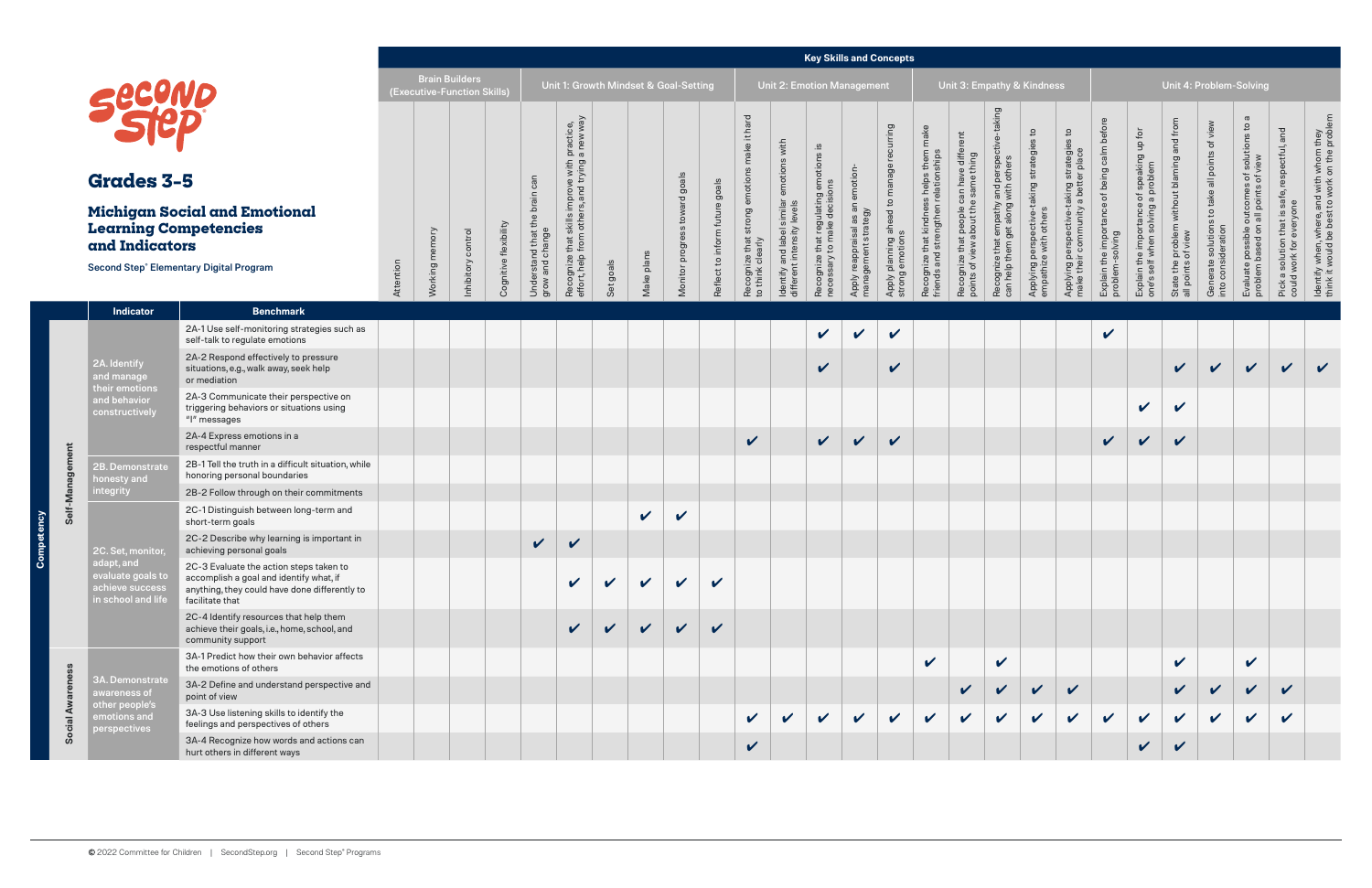|             |                                                                                                |                                                                                                                                                     |            |                | <b>Brain Builders</b><br>(Executive-Function Skills) |                       |                                              | Unit 1: Growth Mindset & Goal-Setting                                                                                             |              |                            |                               |                                   |                                                                                              |                                                                          |                                                                              | <b>Unit 2: Emotion Management</b>                      |                                                            |                                                                                   |                                                                                              |                                                                                       | Unit 3: Empathy & Kindness                                                     |                                                                                    |                                                         |                                                                                                          |                                                                  |                                                                     | Unit 4: Problem-Solving                                                                       |                                                                               |                                                                                           |
|-------------|------------------------------------------------------------------------------------------------|-----------------------------------------------------------------------------------------------------------------------------------------------------|------------|----------------|------------------------------------------------------|-----------------------|----------------------------------------------|-----------------------------------------------------------------------------------------------------------------------------------|--------------|----------------------------|-------------------------------|-----------------------------------|----------------------------------------------------------------------------------------------|--------------------------------------------------------------------------|------------------------------------------------------------------------------|--------------------------------------------------------|------------------------------------------------------------|-----------------------------------------------------------------------------------|----------------------------------------------------------------------------------------------|---------------------------------------------------------------------------------------|--------------------------------------------------------------------------------|------------------------------------------------------------------------------------|---------------------------------------------------------|----------------------------------------------------------------------------------------------------------|------------------------------------------------------------------|---------------------------------------------------------------------|-----------------------------------------------------------------------------------------------|-------------------------------------------------------------------------------|-------------------------------------------------------------------------------------------|
|             | Secuvo<br><b>Grades 3-5</b><br><b>Learning Competencies</b><br>and Indicators                  | <b>Michigan Social and Emotional</b><br><b>Second Step® Elementary Digital Program</b>                                                              | Attention  | Working memory | Inhibitory control                                   | Cognitive flexibility | can<br>Understand that th<br>grow and change | improve with practice,<br>rs, and trying a new way<br>other<br>$\bar{\bar{5}}$<br>that s<br>from<br>Recognize t<br>effort, help 1 | Set goals    | Make plans                 | Monitor progress toward goals | goals<br>Reflect to inform future | it hard<br>le<br>$\overline{\sigma}$<br>motio<br>Recognize that strong e<br>to think clearly | with<br>emotions<br>similar<br>Identify and label<br>different intensity | emotions is<br>lating<br>$\theta$<br>Recognize that reg<br>necessary to make | Apply reappraisal as an emotion<br>management strategy | rring<br>Apply planning ahead to manage<br>strong emotions | mak<br>Recognize that kindness helps them<br>friends and strengthen relationships | ent<br>differ<br>Recognize that people can have diffi<br>points of view about the same thing | taking<br>perspeo<br>and<br>with<br>Recognize that empathy<br>can help them get along | $\mathbf{r}$<br>Applying perspective-taking strategie<br>empathize with others | °1<br>Applying perspective-taking strategie<br>make their community a better place | Explain the importance of being calm<br>problem-solving | $\overline{6}$<br>e of speaking up f<br>  a problem<br>Explain the importance<br>one's self when solving | State the problem without blaming and from<br>all points of view | Generate solutions to take all points of view<br>into consideration | $\sigma$<br>Evaluate possible outcomes of solutions to<br>problem based on all points of view | afe, respectful, and<br>Pick a solution that is sa<br>could work for everyone | ldentify when, where, and with whom they<br>think it would be best to work on the problem |
|             | <b>Indicator</b>                                                                               | <b>Benchmark</b>                                                                                                                                    |            |                |                                                      |                       |                                              |                                                                                                                                   |              |                            |                               |                                   |                                                                                              |                                                                          |                                                                              |                                                        |                                                            |                                                                                   |                                                                                              |                                                                                       |                                                                                |                                                                                    |                                                         |                                                                                                          |                                                                  |                                                                     |                                                                                               |                                                                               |                                                                                           |
|             | 3B. Demonstrate<br>consideration                                                               | 3B-1 Share reasons for helping others                                                                                                               |            |                |                                                      |                       |                                              |                                                                                                                                   |              |                            |                               |                                   |                                                                                              |                                                                          |                                                                              |                                                        |                                                            | $\sqrt{ }$                                                                        | $\checkmark$                                                                                 | $\checkmark$                                                                          | $\checkmark$                                                                   | $\checkmark$                                                                       |                                                         |                                                                                                          |                                                                  |                                                                     |                                                                                               |                                                                               |                                                                                           |
|             | for others<br>and a desire<br>to positively                                                    | 3B-2 Identify roles they have that<br>contribute to their school, home, and<br>neighboring community                                                |            |                |                                                      |                       |                                              |                                                                                                                                   |              | $\boldsymbol{\mathcal{U}}$ |                               |                                   |                                                                                              |                                                                          |                                                                              |                                                        |                                                            |                                                                                   |                                                                                              | $\checkmark$                                                                          | $\boldsymbol{\mathcal{U}}$                                                     | $\checkmark$                                                                       |                                                         |                                                                                                          |                                                                  |                                                                     |                                                                                               |                                                                               |                                                                                           |
|             | contribute to<br>the school and<br>community                                                   | 3B-3 Work together with peers to<br>address a need                                                                                                  |            |                |                                                      |                       |                                              |                                                                                                                                   | V            | $\boldsymbol{\nu}$         | $\mathbf v$                   | $\boldsymbol{\mathcal{U}}$        |                                                                                              |                                                                          |                                                                              |                                                        |                                                            |                                                                                   | $\checkmark$                                                                                 | V                                                                                     |                                                                                | $\checkmark$                                                                       |                                                         |                                                                                                          |                                                                  |                                                                     |                                                                                               |                                                                               |                                                                                           |
|             |                                                                                                | 3C-1 Identify contributions of various social<br>and cultural groups                                                                                |            |                |                                                      |                       |                                              |                                                                                                                                   |              |                            |                               |                                   |                                                                                              |                                                                          |                                                                              |                                                        |                                                            |                                                                                   |                                                                                              |                                                                                       |                                                                                |                                                                                    |                                                         |                                                                                                          |                                                                  |                                                                     |                                                                                               |                                                                               |                                                                                           |
|             | 3C. Demonstrate<br>an awareness of<br>different cultures<br>and a respect for<br>human dignity | 3C-2 Recognize that people from different<br>cultural and social groups share many<br>things in common and identify similarities<br>and differences |            |                |                                                      |                       |                                              |                                                                                                                                   |              |                            |                               |                                   |                                                                                              |                                                                          |                                                                              |                                                        |                                                            |                                                                                   |                                                                                              |                                                                                       |                                                                                |                                                                                    |                                                         |                                                                                                          |                                                                  |                                                                     |                                                                                               |                                                                               |                                                                                           |
|             |                                                                                                | 3C-3 Define stereotyping, discrimination,<br>and prejudice                                                                                          |            |                |                                                      |                       |                                              |                                                                                                                                   |              |                            |                               |                                   |                                                                                              |                                                                          |                                                                              |                                                        |                                                            |                                                                                   |                                                                                              |                                                                                       |                                                                                |                                                                                    |                                                         |                                                                                                          |                                                                  |                                                                     |                                                                                               |                                                                               |                                                                                           |
|             | <b>3D. Read social</b>                                                                         | 3D-1 Describe tone and how it is used to<br>communicate with others                                                                                 |            |                |                                                      |                       |                                              |                                                                                                                                   |              |                            |                               |                                   |                                                                                              |                                                                          |                                                                              |                                                        |                                                            |                                                                                   |                                                                                              |                                                                                       |                                                                                |                                                                                    |                                                         |                                                                                                          |                                                                  |                                                                     |                                                                                               |                                                                               |                                                                                           |
|             | cues and respond<br>constructively                                                             | 3D-2 Describe the impact of body language<br>and facial expressions in communication                                                                |            |                |                                                      |                       |                                              |                                                                                                                                   |              |                            |                               |                                   |                                                                                              |                                                                          |                                                                              |                                                        |                                                            |                                                                                   |                                                                                              |                                                                                       |                                                                                |                                                                                    |                                                         |                                                                                                          |                                                                  |                                                                     |                                                                                               |                                                                               |                                                                                           |
|             |                                                                                                | 3D-3 Develop awareness that social cues<br>may be different among various groups                                                                    |            |                |                                                      |                       |                                              |                                                                                                                                   |              |                            |                               |                                   |                                                                                              |                                                                          |                                                                              |                                                        |                                                            |                                                                                   |                                                                                              |                                                                                       |                                                                                |                                                                                    |                                                         |                                                                                                          |                                                                  |                                                                     |                                                                                               |                                                                               |                                                                                           |
|             | 4A. Use positive                                                                               | 4A-1 Give and receive compliments in a<br>genuine manner                                                                                            |            |                |                                                      |                       |                                              |                                                                                                                                   |              |                            |                               |                                   |                                                                                              |                                                                          |                                                                              |                                                        |                                                            |                                                                                   |                                                                                              |                                                                                       |                                                                                |                                                                                    |                                                         |                                                                                                          |                                                                  |                                                                     |                                                                                               |                                                                               |                                                                                           |
|             | communication<br>and social skills                                                             | 4A-2 Use attentive listening skills to foster<br>better communication                                                                               |            |                |                                                      |                       |                                              |                                                                                                                                   |              |                            |                               |                                   |                                                                                              |                                                                          |                                                                              |                                                        |                                                            |                                                                                   |                                                                                              |                                                                                       | $\checkmark$                                                                   |                                                                                    |                                                         |                                                                                                          |                                                                  |                                                                     |                                                                                               |                                                                               |                                                                                           |
| Skills      | to interact<br>effectively with                                                                | 4A-3 Demonstrate good sportsmanship                                                                                                                 |            |                |                                                      |                       |                                              |                                                                                                                                   |              |                            |                               |                                   |                                                                                              |                                                                          |                                                                              |                                                        |                                                            |                                                                                   |                                                                                              |                                                                                       |                                                                                |                                                                                    |                                                         |                                                                                                          |                                                                  |                                                                     |                                                                                               |                                                                               |                                                                                           |
| Relationshi | others                                                                                         | 4A-4 Demonstrate cooperative behaviors<br>in a group (listen, encourage, acknowledge<br>opinions, compromise, reach consensus)                      | $\sqrt{2}$ | $\checkmark$   | $\checkmark$                                         | $\checkmark$          |                                              |                                                                                                                                   | $\mathbf{v}$ | $\mathbf{v}$               | $\checkmark$                  | $\checkmark$                      |                                                                                              |                                                                          |                                                                              |                                                        |                                                            |                                                                                   | $\checkmark$                                                                                 |                                                                                       |                                                                                | $\mathbf{v}$                                                                       |                                                         |                                                                                                          | $\checkmark$                                                     | $\mathbf{v}$                                                        | $\mathbf v$                                                                                   |                                                                               |                                                                                           |
|             | 4B. Develop and                                                                                | 4B-1 Recognize the difference between<br>helpful and harmful behaviors in relationships                                                             |            |                |                                                      |                       |                                              |                                                                                                                                   |              |                            |                               |                                   |                                                                                              |                                                                          |                                                                              |                                                        |                                                            |                                                                                   |                                                                                              |                                                                                       |                                                                                |                                                                                    |                                                         |                                                                                                          |                                                                  |                                                                     |                                                                                               |                                                                               |                                                                                           |
|             | maintain positive<br>relationships                                                             | 4B-2 Identify a problem in a relationship and<br>seek appropriate assistance                                                                        |            |                |                                                      |                       |                                              |                                                                                                                                   |              |                            |                               |                                   |                                                                                              |                                                                          |                                                                              |                                                        |                                                            |                                                                                   |                                                                                              |                                                                                       |                                                                                |                                                                                    |                                                         | $\sqrt{2}$                                                                                               | $\checkmark$                                                     | $\checkmark$                                                        |                                                                                               |                                                                               |                                                                                           |
|             |                                                                                                | 4B-3 Understand the positive and negative<br>impact of peer pressure on self and others                                                             |            |                |                                                      |                       |                                              |                                                                                                                                   |              |                            |                               |                                   |                                                                                              |                                                                          |                                                                              |                                                        |                                                            |                                                                                   |                                                                                              |                                                                                       |                                                                                |                                                                                    |                                                         |                                                                                                          |                                                                  |                                                                     |                                                                                               |                                                                               |                                                                                           |

**Competency**

ုဒ္ပ

ency ā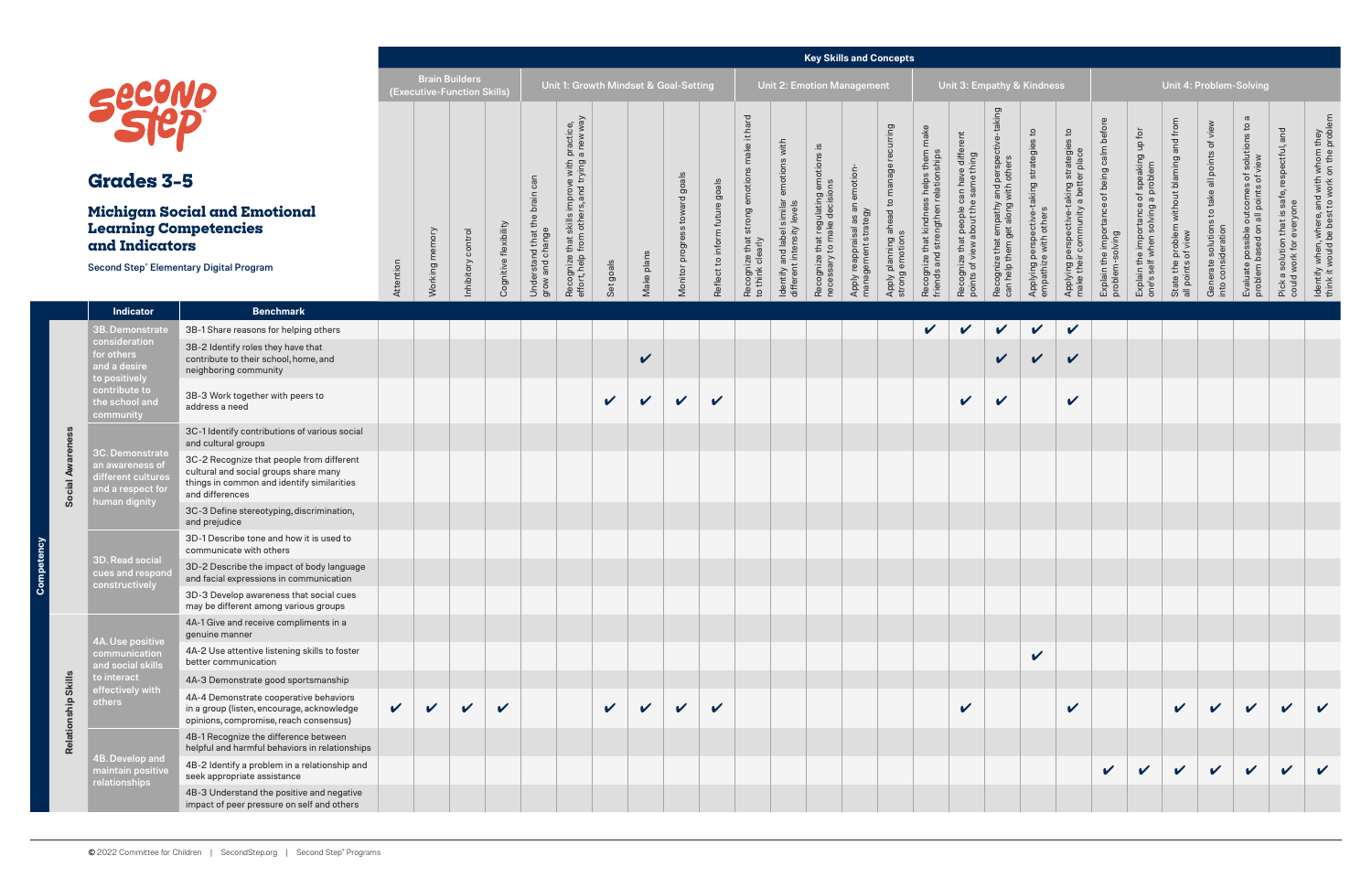**Competency**

Comp

ing

|                     |                                                                |                                                                                                                                          |           | <b>Brain Builders</b><br>(Executive-Function Skills) |                    |                       |                                        | Unit 1: Growth Mindset & Goal-Setting              |              |              |                          |                                            |                                                    |                                                   |                                                        | <b>Unit 2: Emotion Management</b>              |                                         |                                                                            |                                                                              |                                                                           | Unit 3: Empathy & Kindness                                   |                                                                              |                                                         |                                                     |                                                                  |                                                                     | Unit 4: Problem-Solving                                                                       |                                                       |                                                                                           |
|---------------------|----------------------------------------------------------------|------------------------------------------------------------------------------------------------------------------------------------------|-----------|------------------------------------------------------|--------------------|-----------------------|----------------------------------------|----------------------------------------------------|--------------|--------------|--------------------------|--------------------------------------------|----------------------------------------------------|---------------------------------------------------|--------------------------------------------------------|------------------------------------------------|-----------------------------------------|----------------------------------------------------------------------------|------------------------------------------------------------------------------|---------------------------------------------------------------------------|--------------------------------------------------------------|------------------------------------------------------------------------------|---------------------------------------------------------|-----------------------------------------------------|------------------------------------------------------------------|---------------------------------------------------------------------|-----------------------------------------------------------------------------------------------|-------------------------------------------------------|-------------------------------------------------------------------------------------------|
|                     | <b>Grades 3-5</b>                                              |                                                                                                                                          |           |                                                      |                    |                       | can                                    | improve with practice,<br>rs, and trying a new way |              |              |                          | goals                                      | hard<br>make it                                    | emotions with                                     | ating emotions is<br>ecisions                          | emotion                                        | puin<br>recur<br>to manage              |                                                                            | ent                                                                          | taking                                                                    | -c                                                           | $\mathsf{S}$                                                                 | before                                                  | e of speaking up for<br>g a problem                 | State the problem without blaming and from<br>all points of view | Generate solutions to take all points of view<br>into consideration | $\sigma$<br>Evaluate possible outcomes of solutions to<br>problem based on all points of view | and<br>safe, respectful,                              | ldentify when, where, and with whom they<br>think it would be best to work on the problem |
|                     | <b>Learning Competencies</b><br>and Indicators                 | <b>Michigan Social and Emotional</b>                                                                                                     |           |                                                      |                    | Cognitive flexibility | Understand that the<br>grow and change | skills<br>흉                                        |              |              | toward goals<br>$\omega$ | $\mathbf{\Phi}$<br>Reflect to inform futur | Recognize that strong emotions<br>to think clearly | similar<br>/ levels<br>$\overline{\mathsf{v}}$ is | Recognize that regulating<br>necessary to make decisic | Apply reappraisal as an<br>management strategy | Apply planning ahead<br>strong emotions | Recognize that kindness helps them<br>friends and strengthen relationships | Recognize that people can have differ<br>points of view about the same thing | Recognize that empathy and perspec<br>can help them get along with others | Applying perspective-taking strateg<br>empathize with others | Applying perspective-taking strategie<br>make their community a better place | Explain the importance of being calm<br>problem-solving | Explain the importance<br>one's self when solving   |                                                                  |                                                                     |                                                                                               | Pick a solution that is sa<br>could work for everyone |                                                                                           |
|                     |                                                                | <b>Second Step® Elementary Digital Program</b>                                                                                           | Attention | Working memory                                       | Inhibitory control |                       |                                        | Recognize that s<br>effort, help from o            | Set goals    | Make plans   | Monitor progres          |                                            |                                                    | Identify and label s<br>different intensity l     |                                                        |                                                |                                         |                                                                            |                                                                              |                                                                           |                                                              |                                                                              |                                                         |                                                     |                                                                  |                                                                     |                                                                                               |                                                       |                                                                                           |
|                     | <b>Indicator</b>                                               | <b>Benchmark</b>                                                                                                                         |           |                                                      |                    |                       |                                        |                                                    |              |              |                          |                                            |                                                    |                                                   |                                                        |                                                |                                         |                                                                            |                                                                              |                                                                           |                                                              |                                                                              |                                                         |                                                     |                                                                  |                                                                     |                                                                                               |                                                       |                                                                                           |
|                     |                                                                | 4C-1 Show an understanding of conflict as a<br>natural part of life                                                                      |           |                                                      |                    |                       |                                        |                                                    |              |              |                          |                                            |                                                    |                                                   |                                                        |                                                |                                         |                                                                            |                                                                              |                                                                           |                                                              |                                                                              | $\checkmark$                                            | $\checkmark$                                        | V                                                                | $\mathbf v$                                                         | $\checkmark$                                                                                  | $\checkmark$                                          | $\checkmark$                                                                              |
| Relationship Skills | 4C. Demonstrate<br>an ability to<br>prevent, manage,           | 4C-2 Describe causes and effects of<br>conflicts, including how their behavior<br>impacts others' emotions                               |           |                                                      |                    |                       |                                        |                                                    |              |              |                          |                                            |                                                    |                                                   |                                                        |                                                |                                         |                                                                            |                                                                              |                                                                           |                                                              |                                                                              | $\mathbf{v}$                                            | $\mathbf{v}$                                        | $\mathbf{v}$                                                     | $\mathbf{v}$                                                        | $\boldsymbol{\mathcal{U}}$                                                                    | $\mathbf v$                                           | $\mathbf{v}$                                                                              |
|                     | and resolve<br>interpersonal<br>conflicts in                   | 4C-3 Distinguish between destructive and<br>constructive ways of dealing with conflict                                                   |           |                                                      |                    |                       |                                        |                                                    |              |              |                          |                                            |                                                    |                                                   |                                                        |                                                |                                         |                                                                            |                                                                              |                                                                           |                                                              |                                                                              |                                                         |                                                     |                                                                  |                                                                     |                                                                                               |                                                       |                                                                                           |
|                     | helpful ways                                                   | 4C-4 Activate the steps of a peaceful<br>conflict-resolution process (listen, express<br>feelings, discuss solutions, make amends, etc.) |           |                                                      |                    |                       |                                        |                                                    |              |              |                          |                                            |                                                    |                                                   |                                                        |                                                |                                         |                                                                            |                                                                              |                                                                           |                                                              |                                                                              | $\mathbf{v}$                                            | $\vee$                                              | $\vert$ $\vert$                                                  | $\vee$                                                              | $\mathbf{v}$                                                                                  | $\checkmark$                                          | $\mathbf v$                                                                               |
|                     |                                                                | 5A-1 Identify social norms that affect<br>decision-making                                                                                |           |                                                      |                    |                       |                                        |                                                    |              |              |                          |                                            |                                                    |                                                   |                                                        |                                                |                                         |                                                                            |                                                                              |                                                                           |                                                              |                                                                              |                                                         |                                                     |                                                                  |                                                                     |                                                                                               |                                                       |                                                                                           |
|                     | 5A. Use personal                                               | 5A-2 Define cyberbullying and<br>response strategies                                                                                     |           |                                                      |                    |                       |                                        |                                                    |              |              |                          |                                            |                                                    |                                                   |                                                        |                                                |                                         |                                                                            |                                                                              |                                                                           |                                                              |                                                                              |                                                         |                                                     |                                                                  |                                                                     |                                                                                               |                                                       |                                                                                           |
|                     | ethical, safety, an<br>cultural factors in<br>making decisions | 5A-3 Identify when someone is targeted<br>and how to respond to a situation to support<br>the individual                                 |           |                                                      |                    |                       |                                        |                                                    |              |              |                          |                                            |                                                    |                                                   |                                                        |                                                |                                         |                                                                            |                                                                              |                                                                           |                                                              |                                                                              |                                                         |                                                     |                                                                  |                                                                     |                                                                                               |                                                       |                                                                                           |
|                     |                                                                | 5A-4 Recognize and describe how the media<br>can influence one's behavior                                                                |           |                                                      |                    |                       |                                        |                                                    |              |              |                          |                                            |                                                    |                                                   |                                                        |                                                |                                         |                                                                            |                                                                              |                                                                           |                                                              |                                                                              |                                                         |                                                     |                                                                  |                                                                     |                                                                                               |                                                       |                                                                                           |
| Decison-Making      |                                                                | 5A-5 Stand up for self or a peer who is being<br>disrespected                                                                            |           |                                                      |                    |                       |                                        |                                                    |              |              |                          |                                            |                                                    |                                                   |                                                        |                                                |                                         |                                                                            |                                                                              |                                                                           |                                                              |                                                                              |                                                         |                                                     |                                                                  |                                                                     |                                                                                               |                                                       |                                                                                           |
|                     | 5B. Develop,<br>implement, and                                 | 5B-1 Describe the steps of a<br>decision-making model                                                                                    |           |                                                      |                    |                       |                                        |                                                    |              |              |                          |                                            |                                                    |                                                   |                                                        |                                                |                                         |                                                                            |                                                                              |                                                                           |                                                              |                                                                              |                                                         | $\mathbf{v}$ $\mathbf{v}$ $\mathbf{v}$ $\mathbf{v}$ |                                                                  |                                                                     | $\vert$ $\vert$                                                                               | $\checkmark$                                          |                                                                                           |
|                     | model effective<br>decision-making                             | 5B-2 Generate alternative solutions to<br>problems and predict possible outcomes                                                         |           |                                                      |                    |                       |                                        |                                                    |              |              |                          |                                            |                                                    |                                                   |                                                        |                                                |                                         |                                                                            |                                                                              |                                                                           |                                                              |                                                                              |                                                         |                                                     |                                                                  | $\boldsymbol{\mathcal{U}}$                                          | $\mathbf v$                                                                                   | $\checkmark$                                          | $\mathbf v$                                                                               |
| Responsible         | skills to deal<br>responsibly with<br>daily academic           | 5B-3 Effectively participate in group<br>decision-making processes                                                                       |           |                                                      |                    |                       |                                        |                                                    | $\mathbf{v}$ | $\vee$       | $\vee$ $\vee$            |                                            |                                                    |                                                   |                                                        |                                                |                                         |                                                                            |                                                                              | $\checkmark$                                                              |                                                              | $\checkmark$                                                                 |                                                         |                                                     |                                                                  |                                                                     |                                                                                               |                                                       |                                                                                           |
|                     | and social<br>situations                                       | 5B-4 Demonstrate academic behaviors and<br>self-regulation skills such as organization,<br>completing assignments, planning              |           |                                                      |                    |                       |                                        |                                                    | $\mathbf{v}$ | $\mathbf{v}$ | $\checkmark$             | $\boldsymbol{\mathcal{U}}$                 |                                                    |                                                   |                                                        |                                                |                                         |                                                                            |                                                                              |                                                                           |                                                              |                                                                              | $\checkmark$                                            |                                                     |                                                                  |                                                                     |                                                                                               |                                                       |                                                                                           |
|                     | 5C. Play a<br>developmentally                                  | 5C-1 Identify and organize materials needed<br>to be prepared for class                                                                  |           |                                                      |                    |                       |                                        |                                                    |              |              |                          |                                            |                                                    |                                                   |                                                        |                                                |                                         |                                                                            |                                                                              |                                                                           |                                                              |                                                                              |                                                         |                                                     |                                                                  |                                                                     |                                                                                               |                                                       |                                                                                           |
|                     | appropriate role<br>in classroom                               | 5C-2 Understand personal relationships with<br>personnel that govern the school                                                          |           |                                                      |                    |                       |                                        |                                                    |              |              |                          |                                            |                                                    |                                                   |                                                        |                                                |                                         |                                                                            |                                                                              |                                                                           |                                                              |                                                                              |                                                         |                                                     |                                                                  |                                                                     |                                                                                               |                                                       |                                                                                           |
|                     | management and<br>positive school<br>climate                   | 5C-3 Discuss and model appropriate<br>classroom behavior individually and<br>collectively                                                |           |                                                      |                    |                       |                                        |                                                    |              |              |                          |                                            |                                                    |                                                   | $\mathbf{v}$                                           | $\checkmark$                                   | $\checkmark$                            |                                                                            |                                                                              | $\vee$                                                                    | $\vee$                                                       |                                                                              | $v$ $v$ $v$ $v$ $v$                                     |                                                     |                                                                  |                                                                     | $\vert$ $\vert$                                                                               | $\vee$ $\vee$                                         |                                                                                           |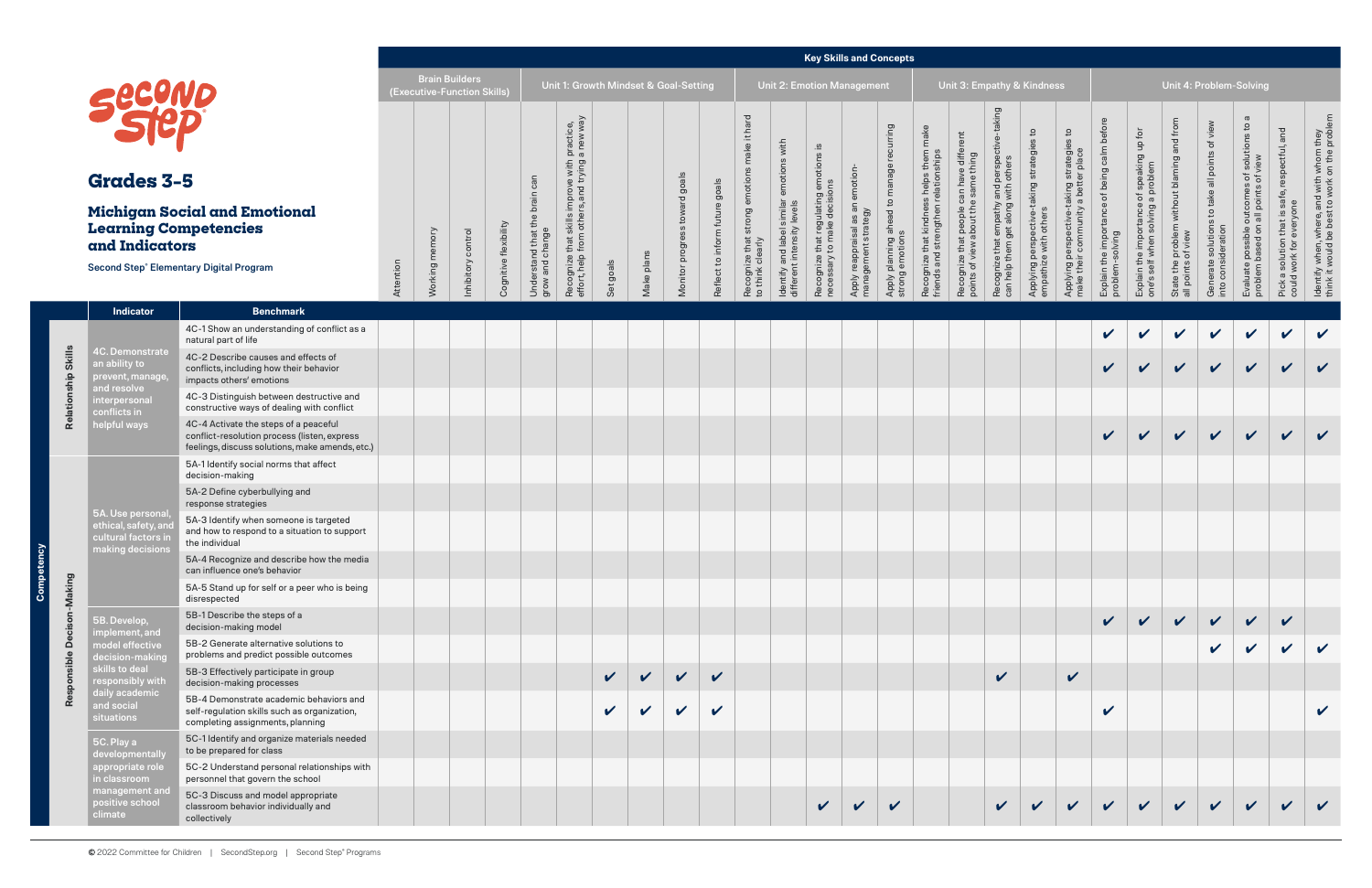# **Learning Competencies and Indicators**

|                                                                                |                                               |                                                                 |                                                                  |                                                                                                      |                                                      |                                                              |                                                                |                                                                               | <b>Key Skills and Concepts</b>                                                                             |                                                                                                      |                                                                                       |                                          |
|--------------------------------------------------------------------------------|-----------------------------------------------|-----------------------------------------------------------------|------------------------------------------------------------------|------------------------------------------------------------------------------------------------------|------------------------------------------------------|--------------------------------------------------------------|----------------------------------------------------------------|-------------------------------------------------------------------------------|------------------------------------------------------------------------------------------------------------|------------------------------------------------------------------------------------------------------|---------------------------------------------------------------------------------------|------------------------------------------|
|                                                                                |                                               | <b>Unit 1: Mindsets &amp; Goals</b>                             |                                                                  |                                                                                                      |                                                      |                                                              |                                                                |                                                                               | Unit 2: Recognizing Bullying & Harassment                                                                  |                                                                                                      |                                                                                       | Unit 3: Thoughts, En                     |
| common<br>are<br>social challenges<br>and get better in time<br>Recognize that | Understand that the brain can grow and change | plans to<br>and create<br>personal goals<br>achieve them<br>Set | adjust and persist after<br>Determine how to<br>making a mistake | strengths to develop an interest<br>something new<br>personal<br>better at<br>or get<br><b>Apply</b> | Recognize common types of bullying<br>and harassment | Understand the negative impact of bullying<br>and harassment | Determine the best upstander strategy<br>situation<br>ā<br>for | G<br>Understand students' responsibility to create<br>positive school climate | factors contribute to bullying and harassment in<br>Recognize how social and environmental<br>their school | to bullying and harassment at school<br>Prepare to take action to disrupt factors that<br>contribute | in positive and negative ways<br>Understand how emotions influence<br>decision-making | Recognize and reframe unhelpful thoughts |
|                                                                                |                                               |                                                                 |                                                                  |                                                                                                      |                                                      |                                                              |                                                                |                                                                               |                                                                                                            |                                                                                                      |                                                                                       |                                          |

**Competency**

 $\frac{1}{2}$ 

|                                                                                      |                                                                                                                                                              |                                                                    |                                               |                                                                                                |                                                                                                      |                                                                                  |                                                         |                                                                                               |                                        |                                                                                                        | <b>Rey Skills and Concepts</b>                                                                              |                                                                                                                  |                                                                                                    |                                                                            |                                                                      |                                                 |                                    |                                                                                                   |                                             |                                               |                                                                                               |
|--------------------------------------------------------------------------------------|--------------------------------------------------------------------------------------------------------------------------------------------------------------|--------------------------------------------------------------------|-----------------------------------------------|------------------------------------------------------------------------------------------------|------------------------------------------------------------------------------------------------------|----------------------------------------------------------------------------------|---------------------------------------------------------|-----------------------------------------------------------------------------------------------|----------------------------------------|--------------------------------------------------------------------------------------------------------|-------------------------------------------------------------------------------------------------------------|------------------------------------------------------------------------------------------------------------------|----------------------------------------------------------------------------------------------------|----------------------------------------------------------------------------|----------------------------------------------------------------------|-------------------------------------------------|------------------------------------|---------------------------------------------------------------------------------------------------|---------------------------------------------|-----------------------------------------------|-----------------------------------------------------------------------------------------------|
|                                                                                      |                                                                                                                                                              |                                                                    |                                               | Unit 1: Mindsets & Goals                                                                       |                                                                                                      |                                                                                  |                                                         |                                                                                               |                                        |                                                                                                        | Unit 2: Recognizing Bullying & Harassment                                                                   |                                                                                                                  |                                                                                                    |                                                                            | Unit 3: Thoughts, Emotions & Decisions                               |                                                 |                                    | Unit 4: Managing Relationships & Social Conflict                                                  |                                             |                                               |                                                                                               |
| <b>Secono</b><br><b>Grades 6-8</b><br><b>Learning Competencies</b><br>and Indicators | <b>Michigan Social and Emotional</b><br>Second Step® Middle School Digital Program                                                                           | common<br>Recognize that social challeng<br>and get better in time | change<br>and<br>ਨੋ<br>흐<br>the<br>stand that | $\mathtt{c}_1$<br>plans<br>eate<br>$\overline{5}$<br>and<br>goals a<br>personal g<br>jeve them | aftei<br><u>:ო</u><br>per<br>and<br>$\frac{1}{10}$<br>adju<br>Determine how to a<br>making a mistake | develop an interest<br>strengths to c<br>something ne<br>personal<br>better at : | bullying<br>typ<br><br>Recognize comm<br>and harassment | bullying<br>$\overline{\mathrm{o}}$<br>$\mathbb O$<br>š<br>Understand the n<br>and harassment | strategy<br>e the best upstand<br>tion | $\omega$<br>ξ<br>$\mathtt{S}$<br>sibility<br>nods<br>Understand students' r<br>positive school climate | ent<br>Recognize how social and environmental<br>factors contribute to bullying and harassr<br>their school | $\overline{8}$<br>Prepare to take action to disrupt factors that<br>contribute to bullying and harassment at sch | emotions influence<br>in positive and negative ways<br>how<br>king<br>Understand h<br>decision-mak | unhelpful thoughts<br>reframe<br>$\overline{\mathbf{C}}$<br>$\overline{a}$ | anxiety<br>and<br>SS<br>stre:<br>$\overline{\sigma}$<br>signs<br>the | strategies<br>agem<br>$\sigma$<br>Apply stress- | late<br>conflicts<br>Recognize how | the people<br>đ<br>rspectives<br>$p_{\Theta}$<br>Describe the different<br>involved in a conflict | process<br>esolution<br>$\circ$<br>the four | nds<br>make<br>$\mathsf{c}_1$<br>dentify ways | althy<br><b>S</b><br>$\overline{C}$<br>vupe<br>'ঠ<br>ngis<br>Recognize the s<br>relationships |
|                                                                                      |                                                                                                                                                              |                                                                    |                                               | per<br>Set<br>achi                                                                             |                                                                                                      | Apply<br>or get                                                                  |                                                         |                                                                                               | Determine t<br>for a situatio          |                                                                                                        |                                                                                                             |                                                                                                                  |                                                                                                    | Recognize                                                                  | Recognize                                                            |                                                 |                                    |                                                                                                   | Apply                                       |                                               |                                                                                               |
| Indicator                                                                            | <b>Benchmark</b>                                                                                                                                             |                                                                    |                                               |                                                                                                |                                                                                                      |                                                                                  |                                                         |                                                                                               |                                        |                                                                                                        |                                                                                                             |                                                                                                                  |                                                                                                    |                                                                            |                                                                      |                                                 |                                    |                                                                                                   |                                             |                                               |                                                                                               |
|                                                                                      | 1A-1 Recognize uncomfortable emotions as<br>indicators of situations in need of attention                                                                    | $\checkmark$                                                       |                                               |                                                                                                |                                                                                                      |                                                                                  |                                                         |                                                                                               |                                        |                                                                                                        |                                                                                                             |                                                                                                                  | $\checkmark$                                                                                       | $\checkmark$                                                               | $\checkmark$                                                         | $\checkmark$                                    | $\checkmark$                       | $\checkmark$                                                                                      | $\checkmark$                                | $\checkmark$                                  | $\checkmark$                                                                                  |
| 1A. Demonstrate<br>an awareness of<br>their emotions                                 | 1A-2 Identify emotional states that<br>contribute to or detract from their ability to<br>problem-solve                                                       |                                                                    |                                               |                                                                                                |                                                                                                      |                                                                                  |                                                         |                                                                                               |                                        |                                                                                                        |                                                                                                             |                                                                                                                  | $\checkmark$                                                                                       | $\checkmark$                                                               |                                                                      | $\checkmark$                                    | $\checkmark$                       | $\checkmark$                                                                                      | $\checkmark$                                | $\checkmark$                                  |                                                                                               |
|                                                                                      | 1A-3 Explain the possible outcomes<br>associated with the different forms of<br>communicating their emotions                                                 |                                                                    |                                               |                                                                                                |                                                                                                      |                                                                                  |                                                         |                                                                                               |                                        |                                                                                                        |                                                                                                             |                                                                                                                  |                                                                                                    |                                                                            |                                                                      |                                                 | $\checkmark$                       |                                                                                                   | $\checkmark$                                |                                               |                                                                                               |
| 1B. Demonstrate<br>an awareness of                                                   | 1B-1 Analyze how their personal traits and<br>temperaments influence choices, successes,<br>and areas of growth                                              |                                                                    |                                               | $\checkmark$                                                                                   | $\checkmark$                                                                                         | $\checkmark$                                                                     |                                                         |                                                                                               |                                        |                                                                                                        |                                                                                                             |                                                                                                                  |                                                                                                    |                                                                            |                                                                      |                                                 |                                    |                                                                                                   |                                             |                                               |                                                                                               |
| their personal<br>traits, including<br>their strengths                               | 1B-2 Apply self-reflection techniques to<br>recognize their potential, strengths, and<br>growth areas                                                        |                                                                    | $\checkmark$                                  | $\mathbf v$                                                                                    | $\checkmark$                                                                                         | $\checkmark$                                                                     |                                                         |                                                                                               |                                        |                                                                                                        |                                                                                                             |                                                                                                                  |                                                                                                    |                                                                            |                                                                      |                                                 |                                    |                                                                                                   |                                             |                                               |                                                                                               |
| and interests                                                                        | 1B-3 Administer school-to-work<br>personality trait tests                                                                                                    |                                                                    |                                               |                                                                                                |                                                                                                      |                                                                                  |                                                         |                                                                                               |                                        |                                                                                                        |                                                                                                             |                                                                                                                  |                                                                                                    |                                                                            |                                                                      |                                                 |                                    |                                                                                                   |                                             |                                               |                                                                                               |
|                                                                                      | 1C-1 Identify positive peer or adult support<br>they can access                                                                                              | $\checkmark$                                                       |                                               | $\checkmark$                                                                                   | $\boldsymbol{\mathcal{U}}$                                                                           | $\checkmark$                                                                     |                                                         | $\checkmark$                                                                                  | $\mathbf v$                            | $\checkmark$                                                                                           |                                                                                                             | V                                                                                                                |                                                                                                    |                                                                            |                                                                      | $\checkmark$                                    |                                    |                                                                                                   | $\checkmark$                                |                                               | $\checkmark$                                                                                  |
| 1C. Demonstrate<br>awareness of<br>their external                                    | 1C-2 Evaluate the benefits of additional<br>external supports when they participate in<br>extracurricular activities                                         |                                                                    |                                               |                                                                                                |                                                                                                      |                                                                                  |                                                         |                                                                                               |                                        |                                                                                                        |                                                                                                             |                                                                                                                  |                                                                                                    |                                                                            |                                                                      |                                                 |                                    |                                                                                                   |                                             |                                               |                                                                                               |
| supports                                                                             | 1C-3 Recognize outside influences on<br>the development of their personal traits<br>and discern whether those influences are<br>supportive or non-supportive |                                                                    |                                               |                                                                                                |                                                                                                      |                                                                                  |                                                         |                                                                                               |                                        |                                                                                                        |                                                                                                             |                                                                                                                  |                                                                                                    |                                                                            |                                                                      |                                                 |                                    |                                                                                                   |                                             |                                               |                                                                                               |
|                                                                                      | 1D-1 Identify the areas of school and life that<br>are within their control                                                                                  |                                                                    |                                               |                                                                                                |                                                                                                      |                                                                                  |                                                         |                                                                                               |                                        |                                                                                                        |                                                                                                             |                                                                                                                  |                                                                                                    |                                                                            | $\checkmark$                                                         |                                                 |                                    |                                                                                                   |                                             |                                               |                                                                                               |
|                                                                                      | 1D-2 Analyze the short- and long-term<br>outcomes of risky and harmful behaviors on<br>their health and well-being                                           |                                                                    |                                               |                                                                                                |                                                                                                      |                                                                                  |                                                         |                                                                                               |                                        |                                                                                                        |                                                                                                             |                                                                                                                  |                                                                                                    |                                                                            |                                                                      |                                                 |                                    |                                                                                                   |                                             |                                               |                                                                                               |
| 1D. Demonstrate a<br>sense of persona                                                | 1D-3 Identify behaviors they can choose to<br>support their health and well-being                                                                            |                                                                    |                                               |                                                                                                |                                                                                                      |                                                                                  |                                                         |                                                                                               |                                        |                                                                                                        |                                                                                                             |                                                                                                                  |                                                                                                    | $\checkmark$                                                               |                                                                      | $\checkmark$                                    |                                    |                                                                                                   |                                             |                                               | $\checkmark$                                                                                  |
| responsibility                                                                       | 1D-4 Explain the connection between choice<br>and responsibility for the consequences<br>involved if they engage in risky and<br>harmful behaviors           |                                                                    |                                               |                                                                                                |                                                                                                      |                                                                                  |                                                         |                                                                                               |                                        |                                                                                                        |                                                                                                             |                                                                                                                  |                                                                                                    |                                                                            |                                                                      |                                                 |                                    |                                                                                                   |                                             |                                               |                                                                                               |
|                                                                                      | 1D-5 Recognize, establish, and adhere to their<br>own personal boundaries                                                                                    |                                                                    |                                               |                                                                                                |                                                                                                      |                                                                                  |                                                         |                                                                                               |                                        |                                                                                                        |                                                                                                             |                                                                                                                  |                                                                                                    |                                                                            |                                                                      |                                                 |                                    |                                                                                                   | V                                           |                                               |                                                                                               |

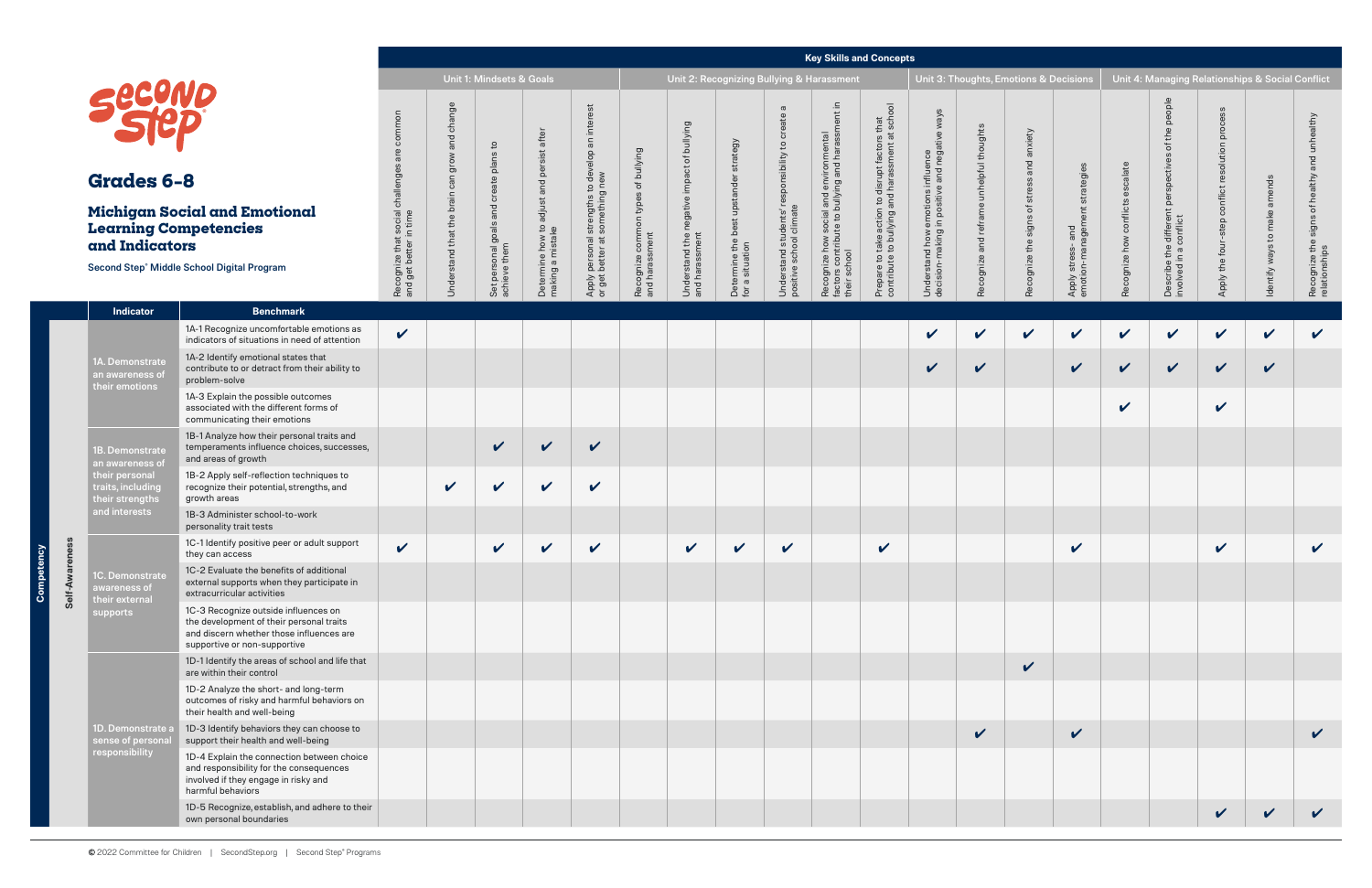# **Grades 6–8**

### **Michigan Social and Emotional Learning Competencies and Indicators**

Second Step® Middle School Digital Program

|                                                                                                   |                                                                                                |                                                                                                                                                             |                                                                                                                                        |                                                                                                                                                           |                                                               |                                                                                        |                                                                                  |                                                                                               | <b>Key Skills and Concepts</b>                                                                                                                                                                                 |                                                                                                                                                                                                                                 |                                                                                                                  |                                                                                                                                                                                  |                                                            |                                                                        |                                        |                                                                                                                                 |                                                                                                                                                             |                                    |                                                                                                     |
|---------------------------------------------------------------------------------------------------|------------------------------------------------------------------------------------------------|-------------------------------------------------------------------------------------------------------------------------------------------------------------|----------------------------------------------------------------------------------------------------------------------------------------|-----------------------------------------------------------------------------------------------------------------------------------------------------------|---------------------------------------------------------------|----------------------------------------------------------------------------------------|----------------------------------------------------------------------------------|-----------------------------------------------------------------------------------------------|----------------------------------------------------------------------------------------------------------------------------------------------------------------------------------------------------------------|---------------------------------------------------------------------------------------------------------------------------------------------------------------------------------------------------------------------------------|------------------------------------------------------------------------------------------------------------------|----------------------------------------------------------------------------------------------------------------------------------------------------------------------------------|------------------------------------------------------------|------------------------------------------------------------------------|----------------------------------------|---------------------------------------------------------------------------------------------------------------------------------|-------------------------------------------------------------------------------------------------------------------------------------------------------------|------------------------------------|-----------------------------------------------------------------------------------------------------|
|                                                                                                   |                                                                                                | Unit 1: Mindsets & Goals                                                                                                                                    |                                                                                                                                        |                                                                                                                                                           |                                                               |                                                                                        |                                                                                  |                                                                                               | Unit 2: Recognizing Bullying & Harassment                                                                                                                                                                      |                                                                                                                                                                                                                                 |                                                                                                                  | Unit 3: Thoughts, Emotions & Decisions                                                                                                                                           |                                                            |                                                                        |                                        | Unit 4: Managing Relationships & Social Conflict                                                                                |                                                                                                                                                             |                                    |                                                                                                     |
| mon<br>σ<br>pa<br>challer<br>social<br>time<br>$\equiv$<br>that<br>get better<br>Recognize<br>and | change<br>and<br>$\geq$<br>ັອ<br>E<br>ω<br>ت<br><b>OII</b> B<br>ه<br>the<br>that<br>Understand | $\mathsf{c}_1$<br>plans<br>create<br>$\overline{\sigma}$<br>Ĕ<br>$\frac{2}{5}$<br>ö<br>ත<br>them<br>onal<br>ieve<br>$\overline{\omega}$<br>ă<br>Set<br>achi | after<br>$\overline{\overline{\overline{\overline{6}}}$<br>and persi<br>adjust<br>how to<br>mistake<br>Determine<br>$\varpi$<br>making | 5<br>interes<br>an<br>develop<br>Μē<br>O<br>ى<br>engths t<br>mething<br>str<br>$\circ$<br>Ø<br>ersonal<br>etter at<br>ف هَ<br>Apply<br>or get<br>$\sigma$ | of bullying<br>types<br>common<br>and harassment<br>Recognize | bullying<br>$\rm ^{+}$<br>impact<br>negative<br>harassment<br>the<br>Understand<br>and | strategy<br>upstander<br>best<br>the<br>situation<br>Determine<br>$\overline{p}$ | $\sigma$<br>create<br>students' responsibility to<br>school climate<br>Understand<br>positive | .드<br>hent<br>environmental<br>SSI<br>hara<br>and<br>bullying<br>pue<br>—<br>cia<br>$\overline{c}$<br>וסא אסו.<br>contribute t :<br>contribute:<br>Recognize I<br>factors com<br>$rac{}{1}{\sqrt{2}}$<br>their | $\overline{Q}$<br>sch<br>that<br>$\vec{a}$<br>$\omega$<br>ctor<br>sment<br>ΕĄ<br>disrupt<br>Ö,<br>ത<br>and har<br>S<br>action<br>bullying<br>take<br>$\overline{c}$<br>contribute<br>5<br>ipare<br>e<br>$\overline{\mathbf{r}}$ | ways<br>negative<br>influence<br>and<br>in positive<br>emotions<br>making<br>how<br>Understand l<br>decision-mal | ghts<br>thou!<br>nhelpful<br>$\overline{\phantom{0}}$<br>$\omega$<br>$\overline{\sigma}$<br>refr<br>$\overline{c}$<br>σ<br>$\omega$<br>ognize<br>$\overline{O}$<br>$\omega$<br>œ | anxiety<br>and<br>stress<br>đ<br>signs<br>the<br>Recognize | ategies<br>str<br>ager<br>and<br>mana<br>stress<br>ā<br>Apply<br>emoti | escalate<br>conflicts<br>Recognize how | people<br>of the<br>erspectives<br>$\Omega$<br>different<br>conflict<br>the<br>G<br>$\equiv$<br>$\omega$<br>involved<br>Describ | $\omega$<br>$\omega$<br>$\bigcap$<br>$\circ$<br>효<br>olution<br>$\omega$<br>$\Omega$<br>onflict<br>$\circ$<br>$\theta$<br>÷,<br>ڝ<br>$\omega$<br>흡<br>Apply | amends<br>make<br>Identify ways to | and unhealthy<br>healthy<br>$\overline{\sigma}$<br>signs<br>Recognize the s<br>relationships<br>ish |
|                                                                                                   |                                                                                                |                                                                                                                                                             |                                                                                                                                        |                                                                                                                                                           |                                                               |                                                                                        |                                                                                  |                                                                                               |                                                                                                                                                                                                                |                                                                                                                                                                                                                                 |                                                                                                                  |                                                                                                                                                                                  |                                                            |                                                                        |                                        |                                                                                                                                 |                                                                                                                                                             |                                    |                                                                                                     |

|                                           | <b>otions &amp; Decisions</b>                     |                                  |                                                                             | Unit 4: Managing Relationships & Social Conflict |                              |                                                               |
|-------------------------------------------|---------------------------------------------------|----------------------------------|-----------------------------------------------------------------------------|--------------------------------------------------|------------------------------|---------------------------------------------------------------|
| Recognize the signs of stress and anxiety | emotion-management strategies<br>Apply stress-and | Recognize how conflicts escalate | Describe the different perspectives of the people<br>involved in a conflict | Apply the four-step conflict resolution process  | Identify ways to make amends | Recognize the signs of healthy and unhealthy<br>relationships |
|                                           |                                                   |                                  |                                                                             |                                                  |                              |                                                               |
|                                           |                                                   |                                  |                                                                             |                                                  |                              |                                                               |
|                                           |                                                   |                                  |                                                                             |                                                  |                              |                                                               |
|                                           |                                                   |                                  |                                                                             |                                                  |                              |                                                               |
|                                           |                                                   |                                  |                                                                             |                                                  |                              |                                                               |
|                                           |                                                   |                                  |                                                                             |                                                  |                              |                                                               |
|                                           |                                                   |                                  |                                                                             |                                                  |                              |                                                               |
|                                           |                                                   |                                  |                                                                             |                                                  |                              |                                                               |
|                                           |                                                   |                                  |                                                                             |                                                  |                              |                                                               |
|                                           |                                                   |                                  |                                                                             |                                                  |                              |                                                               |
|                                           |                                                   | V                                | V                                                                           | V                                                | $\mathbf v$                  |                                                               |

|                    | <b>Indicator</b>                                                                              | <b>Benchmark</b>                                                                                                                                                                                    |              |                    |                    |                            |                            |                            |                            |                            |              |                            |                    |                            |                    |                    |                            |  |
|--------------------|-----------------------------------------------------------------------------------------------|-----------------------------------------------------------------------------------------------------------------------------------------------------------------------------------------------------|--------------|--------------------|--------------------|----------------------------|----------------------------|----------------------------|----------------------------|----------------------------|--------------|----------------------------|--------------------|----------------------------|--------------------|--------------------|----------------------------|--|
|                    | 2A. Identify                                                                                  | 2A-1 Apply strategies that help them manage<br>stressful situations and persevere toward<br>successful performance                                                                                  | $\checkmark$ |                    | $\mathbf v$        | $\boldsymbol{\mathcal{U}}$ | $\mathbf v$                |                            |                            |                            |              |                            | $\checkmark$       | $\boldsymbol{\mathcal{U}}$ | $\mathbf v$        |                    | $\boldsymbol{\mathcal{U}}$ |  |
|                    | and manage<br>their emotions<br>and behavior<br>constructively                                | 2A-2 Reflect on possible consequences, both<br>positive and negative, before expressing an<br>emotion or engaging in a particular behavior                                                          |              |                    |                    |                            |                            | $\sqrt{2}$                 | $\boldsymbol{\mathcal{U}}$ |                            |              | $\boldsymbol{\mathcal{U}}$ | $\boldsymbol{\nu}$ | ✔                          | $\boldsymbol{\nu}$ | $\boldsymbol{\nu}$ |                            |  |
|                    |                                                                                               | 2A-3 Evaluate the role attitude plays in<br>success (such as pessimism vs. optimism)                                                                                                                |              |                    | V                  | $\checkmark$               | $\boldsymbol{\mathcal{U}}$ |                            |                            |                            |              |                            | $\checkmark$       |                            |                    |                    |                            |  |
|                    | 2B. Demonstrate<br>honesty and                                                                | 2B-1 Understand the benefits of honesty<br>when building and sustaining healthy<br>relationships                                                                                                    |              |                    |                    |                            |                            |                            |                            |                            |              |                            |                    |                            |                    |                    |                            |  |
|                    | integrity                                                                                     | 2B-2 Understand the benefits of having<br>personal integrity for life success                                                                                                                       |              |                    |                    |                            |                            |                            |                            |                            |              |                            |                    |                            |                    |                    |                            |  |
| Self-Management    |                                                                                               | 2C-1 Analyze factors that lead to goal<br>achievement (for example, managing time,<br>adequate resources, confidence)                                                                               |              | $\boldsymbol{\nu}$ | $\boldsymbol{\nu}$ | $\mathbf v$                | $\boldsymbol{\mathcal{U}}$ |                            |                            |                            |              |                            |                    |                            |                    |                    |                            |  |
|                    | 2C. Set, monitor,<br>adapt, and<br>evaluate goals to<br>achieve success<br>in school and life | 2C-2 Describe the effect personal habits<br>(both positive and negative) have on school<br>and personal goals, and discuss ideas<br>about how to shift negative habits to more<br>supportive habits |              |                    |                    | $\boldsymbol{\mathcal{U}}$ | $\boldsymbol{\mathcal{L}}$ |                            |                            |                            |              |                            |                    |                            |                    |                    |                            |  |
|                    |                                                                                               | 2C-3 Describe and evaluate action steps<br>for achieving short-term and long-term<br>goals, utilizing institutional, community, and<br>external supports                                            |              |                    | ✓                  | $\boldsymbol{\nu}$         | $\boldsymbol{\nu}$         |                            |                            |                            |              |                            |                    |                            |                    |                    |                            |  |
|                    | <b>3A. Demonstrate</b>                                                                        | 3A-1 Analyze ways their behavior may affect<br>the feelings of others and adjust accordingly                                                                                                        |              |                    |                    |                            |                            |                            |                            |                            |              |                            |                    |                            |                    | $\boldsymbol{\nu}$ | $\boldsymbol{\nu}$         |  |
| Social<br>Awarenes | awareness of<br>other people's<br>emotions and                                                | 3A-2 Provide support and encouragement to<br>others in need                                                                                                                                         | $\checkmark$ |                    |                    |                            |                            | $\boldsymbol{\mathcal{U}}$ | $\mathbf{v}$               | $\boldsymbol{\mathcal{U}}$ | $\checkmark$ |                            |                    |                            |                    |                    |                            |  |
|                    | perspectives                                                                                  | 3A-3 Accept and show respect for other<br>people's opinions                                                                                                                                         |              |                    |                    |                            |                            |                            |                            |                            |              |                            |                    |                            |                    |                    |                            |  |

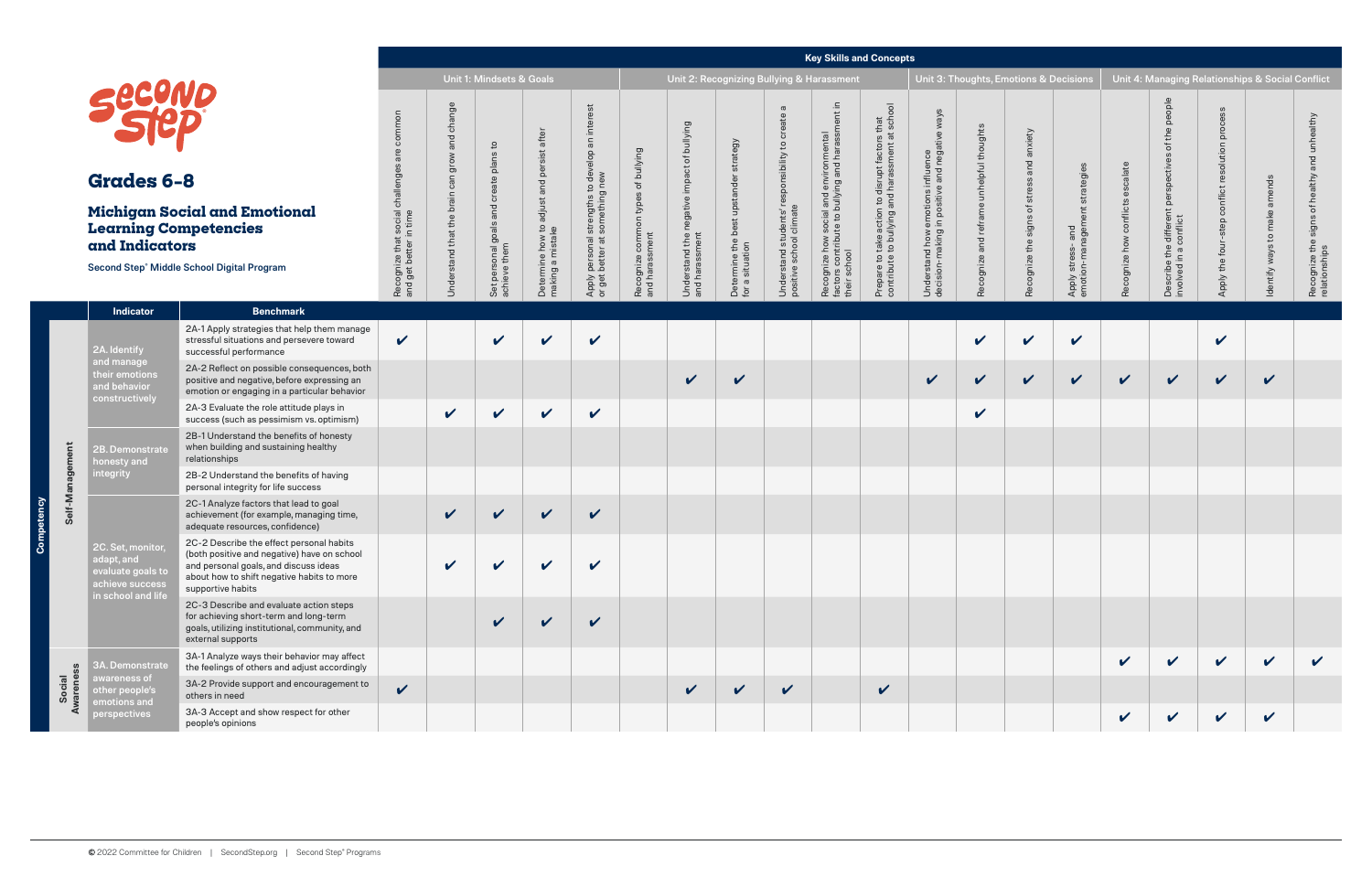# **Learning Competencies and Indicators**

|                                                                          |                                               |                                                        |                                                                  |                                                                                              |                                                      |                                                              |                                                             |                                                                               | <b>Key Skills and Concepts</b>                                                                                |                                                                                                               |                                                                                    |                                          |  |
|--------------------------------------------------------------------------|-----------------------------------------------|--------------------------------------------------------|------------------------------------------------------------------|----------------------------------------------------------------------------------------------|------------------------------------------------------|--------------------------------------------------------------|-------------------------------------------------------------|-------------------------------------------------------------------------------|---------------------------------------------------------------------------------------------------------------|---------------------------------------------------------------------------------------------------------------|------------------------------------------------------------------------------------|------------------------------------------|--|
|                                                                          |                                               | <b>Unit 1: Mindsets &amp; Goals</b>                    |                                                                  |                                                                                              |                                                      |                                                              |                                                             |                                                                               | Unit 2: Recognizing Bullying & Harassment                                                                     |                                                                                                               |                                                                                    | Unit 3: Thoughts, Em                     |  |
| are common<br>Recognize that social challenges<br>and get better in time | Understand that the brain can grow and change | Set personal goals and create plans to<br>achieve them | adjust and persist after<br>Determine how to<br>making a mistake | personal strengths to develop an interest<br>something new<br>better at<br>or get I<br>Apply | Recognize common types of bullying<br>and harassment | Understand the negative impact of bullying<br>and harassment | Determine the best upstander strategy<br>situation<br>for a | σ<br>Understand students' responsibility to create<br>positive school climate | factors contribute to bullying and harassment in<br>social and environmental<br>Recognize how<br>their school | and harassment at school<br>action to disrupt factors that<br>to bullying<br>take<br>contribute<br>Prepare to | decision-making in positive and negative ways<br>Understand how emotions influence | Recognize and reframe unhelpful thoughts |  |
|                                                                          |                                               |                                                        |                                                                  |                                                                                              |                                                      |                                                              |                                                             |                                                                               |                                                                                                               |                                                                                                               |                                                                                    |                                          |  |

**Competency**

|                                                          |                                                                                                                                                                                   | <b>Unit 1: Mindsets &amp; Goals</b>                          |                                       |                                               |                                                |                                                                                    |                                          | Unit 2: Recognizing Bullying & Harassment     |                                                 |                                                   |                                                                                                      |                                                                                                   |                                                                        |                             | Unit 3: Thoughts, Emotions & Decisions          |                                                |                            |                                                               | Unit 4: Managing Relationships & Social Conflict |                               |                                                      |  |  |  |
|----------------------------------------------------------|-----------------------------------------------------------------------------------------------------------------------------------------------------------------------------------|--------------------------------------------------------------|---------------------------------------|-----------------------------------------------|------------------------------------------------|------------------------------------------------------------------------------------|------------------------------------------|-----------------------------------------------|-------------------------------------------------|---------------------------------------------------|------------------------------------------------------------------------------------------------------|---------------------------------------------------------------------------------------------------|------------------------------------------------------------------------|-----------------------------|-------------------------------------------------|------------------------------------------------|----------------------------|---------------------------------------------------------------|--------------------------------------------------|-------------------------------|------------------------------------------------------|--|--|--|
| <b>Grades 6-8</b>                                        |                                                                                                                                                                                   |                                                              | change<br>and<br>$\geq$<br>gro<br>can | $\mathtt{c}_1$<br>enate plans                 | after<br>`ග<br>and                             | an interest                                                                        | bullying<br>$\rm ^{+}$                   | bullying                                      | strategy                                        | $\sigma$<br>create<br>responsibility to           | $\overline{a}$                                                                                       |                                                                                                   | influence<br>and negative ways                                         | unhelpful thoughts          | anxiety<br>and                                  | ategie                                         |                            | people<br>the<br>৳                                            | proces<br>solution                               | nds                           | unhealthy                                            |  |  |  |
| <b>Learning Competencies</b><br>and Indicators           | Michigan Social and Emotional<br>Second Step® Middle School Digital Program                                                                                                       | challenge<br>Recognize that social<br>and get better in time | Understand that the brain             | and cre<br>Set personal goals<br>achieve them | adjust<br>Determine how to<br>making a mistake | strengths to develop<br>something new<br>personal<br>thetter at<br>Apply<br>or get | Recognize common types<br>and harassment | legativ<br>Understand the n<br>and harassment | Determine the best upstander<br>for a situation | Understand students' r<br>positive school climate | Recognize how social and environmental<br>factors contribute to bullying and harassm<br>their school | Prepare to take action to disrupt factors that<br>contribute to bullying and harassment at school | emotions ir<br>in positive a<br>Understand how e<br>decision-making ii | reframe<br>and<br>Recognize | stress<br>$\rm ^{5}$<br>cognize the signs<br>Ř. | nagen<br>Iang<br>Apply stress-<br>emotion-mana | conflicts<br>Recognize how | the different perspectives<br>္မ<br>Describe t<br>involved in | nflict<br>흔<br>the<br>Apply                      | $\mathsf{c}$<br>Identify ways | healthy<br>signs<br>Recognize the s<br>relationships |  |  |  |
| <b>Indicator</b>                                         | <b>Benchmark</b>                                                                                                                                                                  |                                                              |                                       |                                               |                                                |                                                                                    |                                          |                                               |                                                 |                                                   |                                                                                                      |                                                                                                   |                                                                        |                             |                                                 |                                                |                            |                                                               |                                                  |                               |                                                      |  |  |  |
| 3B. Demonstrate<br>consideration<br>for others           | 3B-1 Explain how their decisions and<br>behaviors affect the well-being of their school<br>and community                                                                          |                                                              |                                       |                                               |                                                |                                                                                    |                                          |                                               |                                                 |                                                   |                                                                                                      |                                                                                                   |                                                                        |                             |                                                 |                                                |                            |                                                               |                                                  |                               |                                                      |  |  |  |
| and a desire<br>to positively<br>contribute to           | 3B-2 Explore a community or global need and<br>generate possible solutions                                                                                                        |                                                              |                                       |                                               |                                                |                                                                                    |                                          |                                               |                                                 |                                                   |                                                                                                      |                                                                                                   |                                                                        |                             |                                                 |                                                |                            |                                                               |                                                  |                               |                                                      |  |  |  |
| the school and<br>community                              | 3B-3 Engage in social critique and make<br>decisions that will lead to social change                                                                                              |                                                              |                                       |                                               |                                                |                                                                                    | $\checkmark$                             | $\checkmark$                                  | $\checkmark$                                    | $\checkmark$                                      | $\checkmark$                                                                                         | $\checkmark$                                                                                      |                                                                        |                             |                                                 |                                                |                            |                                                               |                                                  |                               |                                                      |  |  |  |
| 3C. Demonstrate<br>an awareness of                       | 3C-1 Analyze how people of different<br>groups can help one another and enjoy each<br>other's company                                                                             |                                                              |                                       |                                               |                                                |                                                                                    |                                          |                                               |                                                 |                                                   |                                                                                                      |                                                                                                   |                                                                        |                             |                                                 |                                                |                            |                                                               |                                                  |                               |                                                      |  |  |  |
| different cultures<br>and a respect for<br>human dignity | 3C-2 Explain how individual, social, and<br>cultural differences may increase vulnerability<br>to stereotyping and identify ways to<br>address this                               |                                                              |                                       |                                               |                                                |                                                                                    | $\mathbf v$                              | $\checkmark$                                  | $\checkmark$                                    | $\checkmark$                                      | $\checkmark$                                                                                         | $\checkmark$                                                                                      |                                                                        |                             |                                                 |                                                |                            |                                                               |                                                  |                               |                                                      |  |  |  |
| 3D. Read social                                          | 3D-1 Observe social situations (such as<br>school dances, peer pressure situations,<br>cliques, public speaking) and respectfully<br>respond in a culturally appropriate way      |                                                              |                                       |                                               |                                                |                                                                                    |                                          |                                               |                                                 |                                                   |                                                                                                      |                                                                                                   |                                                                        |                             |                                                 |                                                |                            |                                                               |                                                  |                               |                                                      |  |  |  |
| cues and respond<br>constructively                       | 3D-2 Recognize and maintain personal<br>boundaries of others (friends, family<br>members, and teachers)                                                                           |                                                              |                                       |                                               |                                                |                                                                                    |                                          |                                               |                                                 |                                                   |                                                                                                      |                                                                                                   |                                                                        |                             |                                                 |                                                |                            |                                                               |                                                  | $\boldsymbol{\mathcal{U}}$    | $\boldsymbol{\mathcal{U}}$                           |  |  |  |
|                                                          | 3D-3 Demonstrate how their personal<br>boundaries affect interactions with others                                                                                                 |                                                              |                                       |                                               |                                                |                                                                                    |                                          |                                               |                                                 |                                                   |                                                                                                      |                                                                                                   |                                                                        |                             |                                                 |                                                |                            |                                                               |                                                  | $\checkmark$                  | $\checkmark$                                         |  |  |  |
|                                                          | 4A-1 Practice reflective listening                                                                                                                                                |                                                              |                                       |                                               |                                                |                                                                                    |                                          |                                               |                                                 |                                                   |                                                                                                      |                                                                                                   |                                                                        |                             |                                                 |                                                |                            |                                                               |                                                  |                               |                                                      |  |  |  |
| 4A. Use positive<br>communication<br>and social skills   | 4A-2 Demonstrate an ability to take the<br>necessary role (for example, leader or team<br>player) to achieve group goals                                                          |                                                              |                                       |                                               |                                                |                                                                                    |                                          |                                               |                                                 |                                                   |                                                                                                      | $\checkmark$                                                                                      |                                                                        |                             |                                                 |                                                |                            |                                                               |                                                  |                               |                                                      |  |  |  |
| to interact<br>effectively with<br>others                | 4A-3 Use understanding of how and why<br>others respond in a given situation (assertive,<br>passive, or aggressive) in order to respond<br>respectfully and effectively to others |                                                              |                                       |                                               |                                                |                                                                                    |                                          |                                               |                                                 |                                                   |                                                                                                      |                                                                                                   |                                                                        |                             |                                                 |                                                |                            | $\checkmark$                                                  |                                                  | $\mathbf v$                   |                                                      |  |  |  |

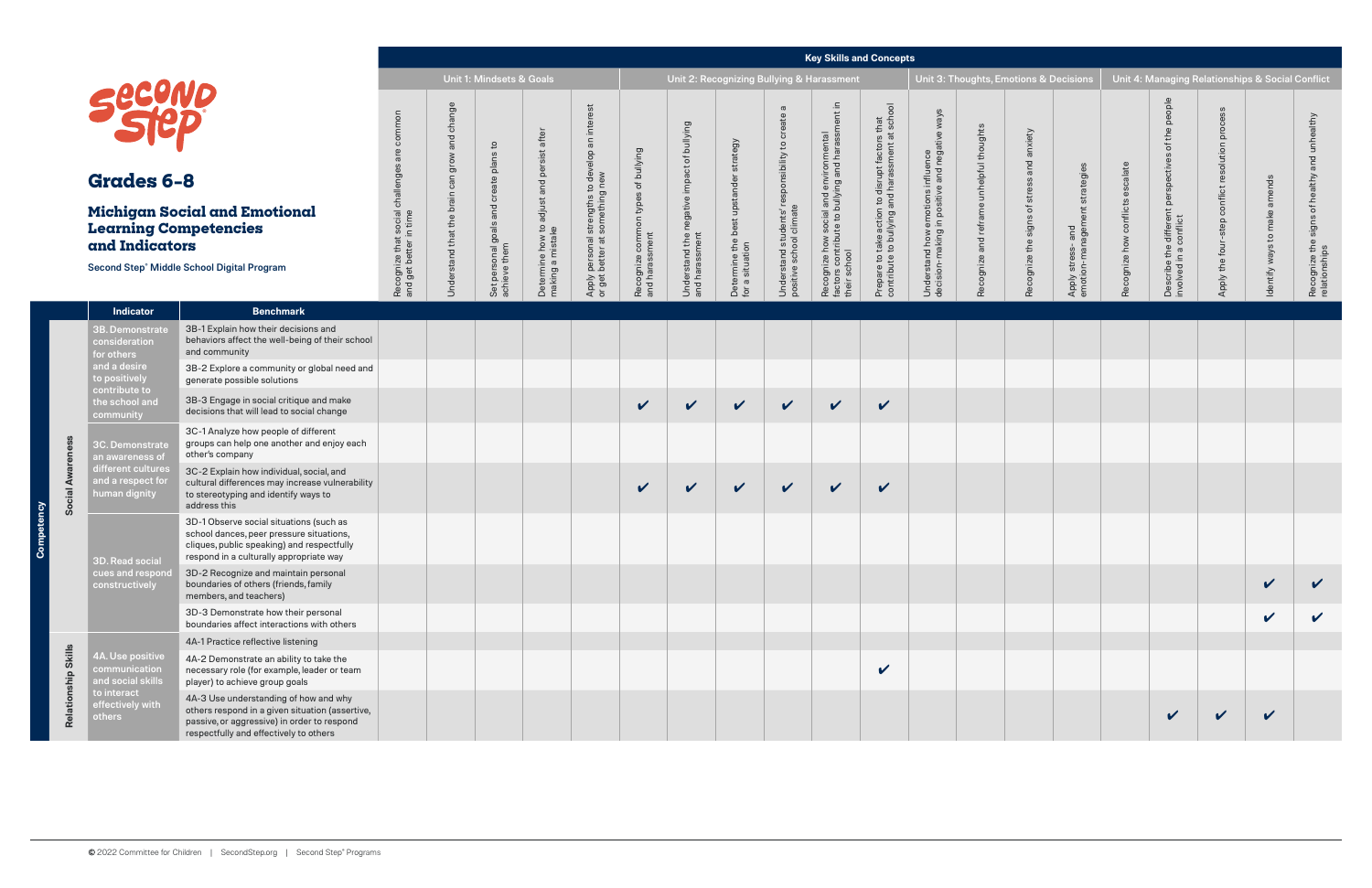# **Learning Competencies and Indicators**

|                                                                                   |                                               |                                                              |                                                               |                                                                                      |                                                      |                                                                 |                                                             |                                                                               |                                                                                                               | <b>Key Skills and Concepts</b>                                                                    |                                                                                    |                                          |
|-----------------------------------------------------------------------------------|-----------------------------------------------|--------------------------------------------------------------|---------------------------------------------------------------|--------------------------------------------------------------------------------------|------------------------------------------------------|-----------------------------------------------------------------|-------------------------------------------------------------|-------------------------------------------------------------------------------|---------------------------------------------------------------------------------------------------------------|---------------------------------------------------------------------------------------------------|------------------------------------------------------------------------------------|------------------------------------------|
|                                                                                   |                                               | <b>Unit 1: Mindsets &amp; Goals</b>                          |                                                               |                                                                                      |                                                      | Unit 2: Recognizing Bullying & Harassment                       |                                                             |                                                                               |                                                                                                               |                                                                                                   |                                                                                    | Unit 3: Thoughts, Er                     |
| common<br>are<br>social challenges<br>get better in time<br>Recognize that<br>and | Understand that the brain can grow and change | plans to<br>and create<br>Set personal goals<br>achieve them | Determine how to adjust and persist after<br>making a mistake | Apply personal strengths to develop an interest<br>something new<br>or get better at | Recognize common types of bullying<br>and harassment | negative impact of bullying<br>and harassment<br>Understand the | Determine the best upstander strategy<br>situation<br>for a | G<br>Understand students' responsibility to create<br>positive school climate | and harassment in<br>Recognize how social and environmental<br>factors contribute to bullying<br>their school | contribute to bullying and harassment at school<br>Prepare to take action to disrupt factors that | decision-making in positive and negative ways<br>Understand how emotions influence | Recognize and reframe unhelpful thoughts |
|                                                                                   |                                               |                                                              |                                                               |                                                                                      |                                                      |                                                                 |                                                             |                                                                               |                                                                                                               |                                                                                                   |                                                                                    |                                          |

|                               |                                                                 |                                                                                                                                                                          |                                                            |                    | <b>Unit 1: Mindsets &amp; Goals</b>    |                                                               |                                                                     | Unit 2: Recognizing Bullying & Harassment         |                                                  |                                               |                                                   |                                                                    |                                                                                                   |                                                    | Unit 3: Thoughts, Emotions & Decisions |                        |                                                  |                            | Unit 4: Managing Relationships & Social Conflict                           |                                 |                               |                                      |  |  |
|-------------------------------|-----------------------------------------------------------------|--------------------------------------------------------------------------------------------------------------------------------------------------------------------------|------------------------------------------------------------|--------------------|----------------------------------------|---------------------------------------------------------------|---------------------------------------------------------------------|---------------------------------------------------|--------------------------------------------------|-----------------------------------------------|---------------------------------------------------|--------------------------------------------------------------------|---------------------------------------------------------------------------------------------------|----------------------------------------------------|----------------------------------------|------------------------|--------------------------------------------------|----------------------------|----------------------------------------------------------------------------|---------------------------------|-------------------------------|--------------------------------------|--|--|
|                               | Secono<br><b>Grades 6-8</b>                                     |                                                                                                                                                                          | common<br>are                                              | change<br>and<br>៉ | °1<br><b>SU</b>                        |                                                               | inter<br>$\overline{\mathsf{a}}$<br>develop<br>wep op<br>Meu f      | bullying<br>$\overleftarrow{\mathrm{o}}$<br>types | of bullying                                      | strategy                                      | $\sigma$<br>create<br>responsibility to           | l environmental<br>ving and harassm<br>il and env<br>bullying i    | Prepare to take action to disrupt factors that<br>contribute to bullying and harassment at school | emotions influence<br>in positive and negative way | nhelpful thoughts                      | stress and anxiety     | ategies                                          | alate                      | the people<br>$\overleftarrow{\mathrm{o}}$                                 | $\overline{6}$<br>효<br>solution | nds                           | ealthy                               |  |  |
|                               | <b>Learning Competencies</b><br>and Indicators                  | <b>Michigan Social and Emotional</b><br>Second Step® Middle School Digital Program                                                                                       | Recognize that social challenges<br>and get better in time | the<br>and that    | goal<br>Set personal g<br>achieve them | Determine how to adjust and persist after<br>making a mistake | strengths to<br>something<br>Apply personal s<br>or get better at s | Recognize common<br>and harassment                | Understand the negative impact<br>and harassment | Determine the best upstand<br>for a situation | Understand students' r<br>positive school climate | Recognize how social a<br>factors contribute to bu<br>their school |                                                                                                   | Understand how e<br>decision-making ii             | ᅙ<br>ezingoos                          | Recognize the signs of | and<br>ିବ<br>8g<br>Apply stress-<br>emotion-mana | conflicts<br>Recognize how | , the different perspectives<br>in a conflict<br>Describe t<br>involved ir | the four<br>Apply               | $\mathbf{c}$<br>Identify ways | Recognize the signs<br>relationships |  |  |
|                               | Indicator                                                       | <b>Benchmark</b>                                                                                                                                                         |                                                            |                    |                                        |                                                               |                                                                     |                                                   |                                                  |                                               |                                                   |                                                                    |                                                                                                   |                                                    |                                        |                        |                                                  |                            |                                                                            |                                 |                               |                                      |  |  |
|                               |                                                                 | 4B-1 Distinguish between helpful and harmful<br>peer pressure                                                                                                            |                                                            |                    |                                        |                                                               |                                                                     |                                                   |                                                  |                                               |                                                   |                                                                    |                                                                                                   |                                                    |                                        |                        |                                                  |                            |                                                                            |                                 |                               |                                      |  |  |
|                               |                                                                 | 4B-2 Demonstrate strategies for resisting<br>harmful peer pressure                                                                                                       |                                                            |                    |                                        |                                                               |                                                                     |                                                   |                                                  | $\checkmark$                                  | $\checkmark$                                      | $\checkmark$                                                       | $\checkmark$                                                                                      |                                                    |                                        |                        |                                                  |                            |                                                                            |                                 |                               |                                      |  |  |
|                               | 4B. Develop and<br>maintain positive<br>relationships           | 4B-3 Involve themselves in positive activities<br>with their peer group                                                                                                  | $\checkmark$                                               |                    |                                        |                                                               |                                                                     |                                                   |                                                  |                                               |                                                   |                                                                    | V                                                                                                 |                                                    |                                        |                        |                                                  |                            |                                                                            |                                 |                               |                                      |  |  |
|                               |                                                                 | 4B-4 Develop friendships based on<br>personal values                                                                                                                     |                                                            |                    |                                        |                                                               |                                                                     |                                                   |                                                  |                                               |                                                   |                                                                    |                                                                                                   |                                                    |                                        |                        |                                                  |                            |                                                                            |                                 |                               | $\checkmark$                         |  |  |
| Relationship Skills           |                                                                 | 4B-5 Identify the impact of social media<br>in developing and sustaining positive<br>relationships                                                                       |                                                            |                    |                                        |                                                               |                                                                     |                                                   |                                                  |                                               |                                                   |                                                                    |                                                                                                   |                                                    |                                        |                        |                                                  |                            |                                                                            |                                 |                               |                                      |  |  |
|                               |                                                                 | 4B-6 Understand the difference between safe<br>and risky behaviors in a relationship                                                                                     |                                                            |                    |                                        |                                                               |                                                                     |                                                   |                                                  |                                               |                                                   |                                                                    |                                                                                                   |                                                    |                                        |                        |                                                  |                            |                                                                            |                                 |                               | $\checkmark$                         |  |  |
|                               | 4C. Demonstrate<br>an ability to                                | 4C-1 Identify the roles of individuals in<br>conflict and understand their responsibility in<br>reaching resolution                                                      |                                                            |                    |                                        |                                                               |                                                                     |                                                   |                                                  |                                               |                                                   |                                                                    |                                                                                                   |                                                    |                                        |                        |                                                  | V                          | $\mathbf v$                                                                | $\checkmark$                    | $\checkmark$                  |                                      |  |  |
|                               | prevent, manage<br><b>ind resolve</b>                           | 4C-2 Apply conflict-resolution skills to<br>de-escalate, defuse, and resolve differences                                                                                 |                                                            |                    |                                        |                                                               |                                                                     |                                                   |                                                  |                                               |                                                   |                                                                    |                                                                                                   |                                                    |                                        |                        |                                                  | V                          |                                                                            | $\boldsymbol{\mathcal{U}}$      | $\boldsymbol{\mathcal{U}}$    |                                      |  |  |
|                               | interpersonal<br>conflicts in                                   | 4C-3 Generate ideas about how all parties in<br>conflict might get their needs met                                                                                       |                                                            |                    |                                        |                                                               |                                                                     |                                                   |                                                  |                                               |                                                   |                                                                    |                                                                                                   |                                                    |                                        |                        |                                                  |                            |                                                                            | $\mathbf v$                     | $\boldsymbol{\mathcal{U}}$    |                                      |  |  |
|                               | helpful ways                                                    | 4C-4 Access positive supports when needed<br>in a conflict situation or crisis                                                                                           |                                                            |                    |                                        |                                                               |                                                                     |                                                   | $\checkmark$                                     | $\checkmark$                                  | $\checkmark$                                      |                                                                    | $\checkmark$                                                                                      |                                                    |                                        |                        | $\checkmark$                                     |                            |                                                                            | $\mathbf{v}$                    |                               | $\checkmark$                         |  |  |
|                               | 5A. Use persona                                                 | 5A-1 Evaluate how honesty, respect, fairness,<br>and compassion enable one to take the needs<br>of others into account when making decisions                             |                                                            |                    |                                        |                                                               |                                                                     |                                                   |                                                  |                                               |                                                   |                                                                    |                                                                                                   |                                                    |                                        |                        |                                                  |                            |                                                                            |                                 |                               |                                      |  |  |
| Responsible<br>Decison-Making | ethical, safety, and<br>cultural factors in<br>making decisions | 5A-2 Apply bystander strategies (intervene,<br>advocate, or get adult support) based on<br>context during a situation of peer aggression,<br>intimidation, or harassment |                                                            |                    |                                        |                                                               |                                                                     |                                                   |                                                  | $\checkmark$                                  | $\checkmark$                                      | $\checkmark$                                                       | $\boldsymbol{\mathcal{U}}$                                                                        |                                                    |                                        |                        |                                                  |                            |                                                                            |                                 |                               |                                      |  |  |
|                               |                                                                 | 5A-3 Analyze the reasons for school and<br>societal rules, and how they impact decisions                                                                                 |                                                            |                    |                                        |                                                               |                                                                     |                                                   |                                                  |                                               |                                                   |                                                                    |                                                                                                   |                                                    |                                        |                        |                                                  |                            |                                                                            |                                 |                               |                                      |  |  |

**Competency**

ိ